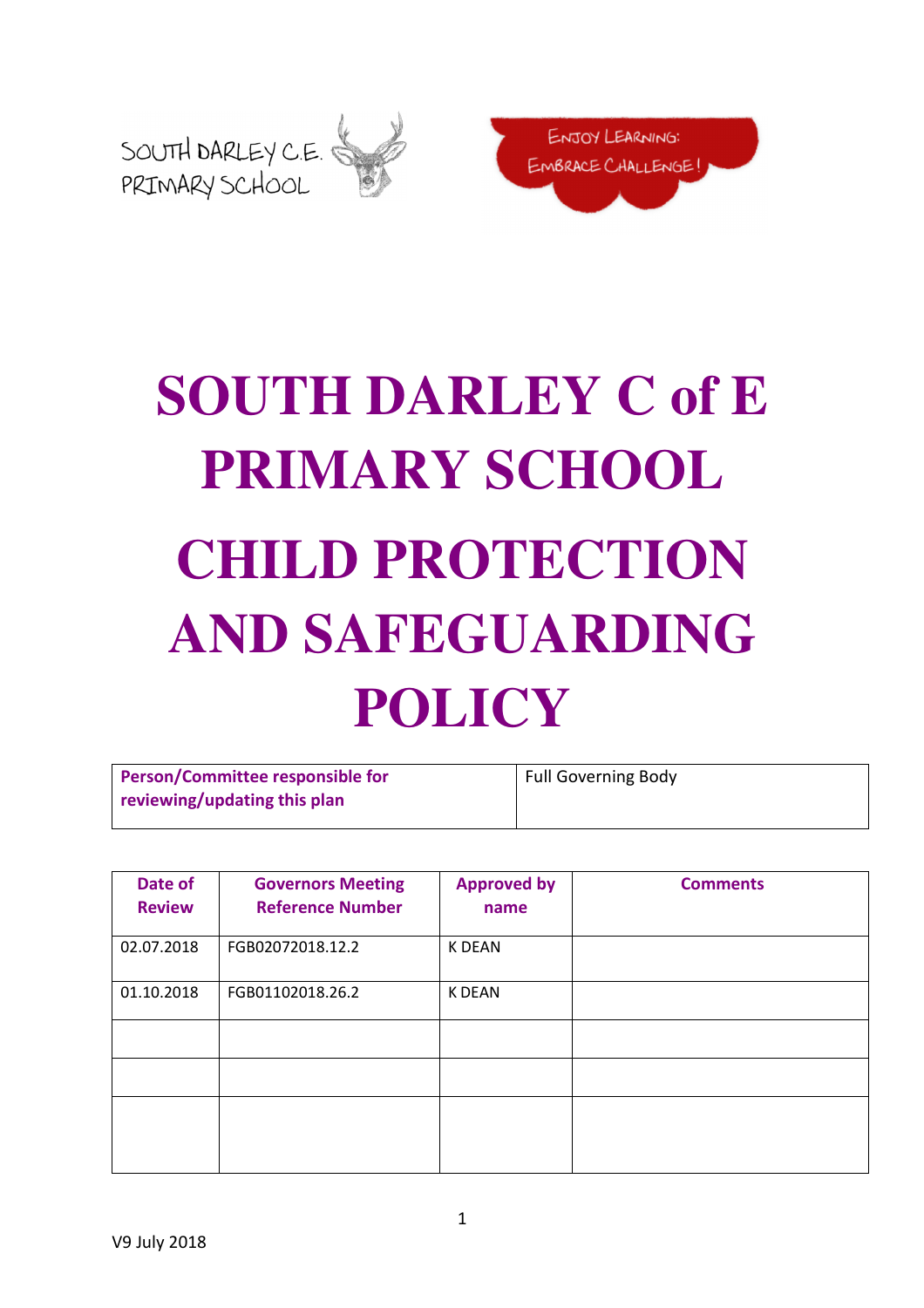# 1. Introduction and Context

#### 1.1 Our school & its vision & ethos

South Darley CE Primary School fully recognises its responsibilities for Child Protection and Safeguarding, this Policy sets out how the School will deliver these responsibilities. This is an overarching policy.

Children at South Darley are encouraged to engage with the community and we offer an impressive range of extra-curricular experiences for such a small school. This creates a positive atmosphere, based on a sense of community where all are considerate individuals, respected by and respectful of all other members of the school. All the adults working in the school play a role in the pastoral care of the children. They help the children to develop a positive attitude to learning and work to ensure that pupils achieve their full potential in all areas of life. Time is given to listening and talking over problems, offering advice and guidance.

#### 1.2 Our responsibilities

South Darley CE Primary School fully recognises its responsibilities for Child Protection and Safeguarding, this Policy sets out how the School/college will deliver these responsibilities. This is an overarching policy.

Child as written in this policy is a child until 18. Child as written in this policy is of statutory school age.

We do not provide a nursery setting but we take children into a reception class which follows the Early Years / Foundation Stage (EYFS) curriculum.

A vulnerable adult as written into this policy (only when relevant / have pupils in this category) is so defined as still in the setting and who is or may be in need of community care services by reason of mental or other disability, age, or illness, who is unable to take care of him/herself, or unable to protect him/herself from significant harm or exploitation.

This policy should be read in conjunction with:

 'Working Together to Safeguard Children' (July 2018) which is statutory guidance to be read and followed by all those providing services for children and families, including those in education.

"Keeping Children Safe in Education" 3rd September 2018 which is the statutory guidance for Schools and Colleges.

"What to do if worried a child is being abused" (March 2015)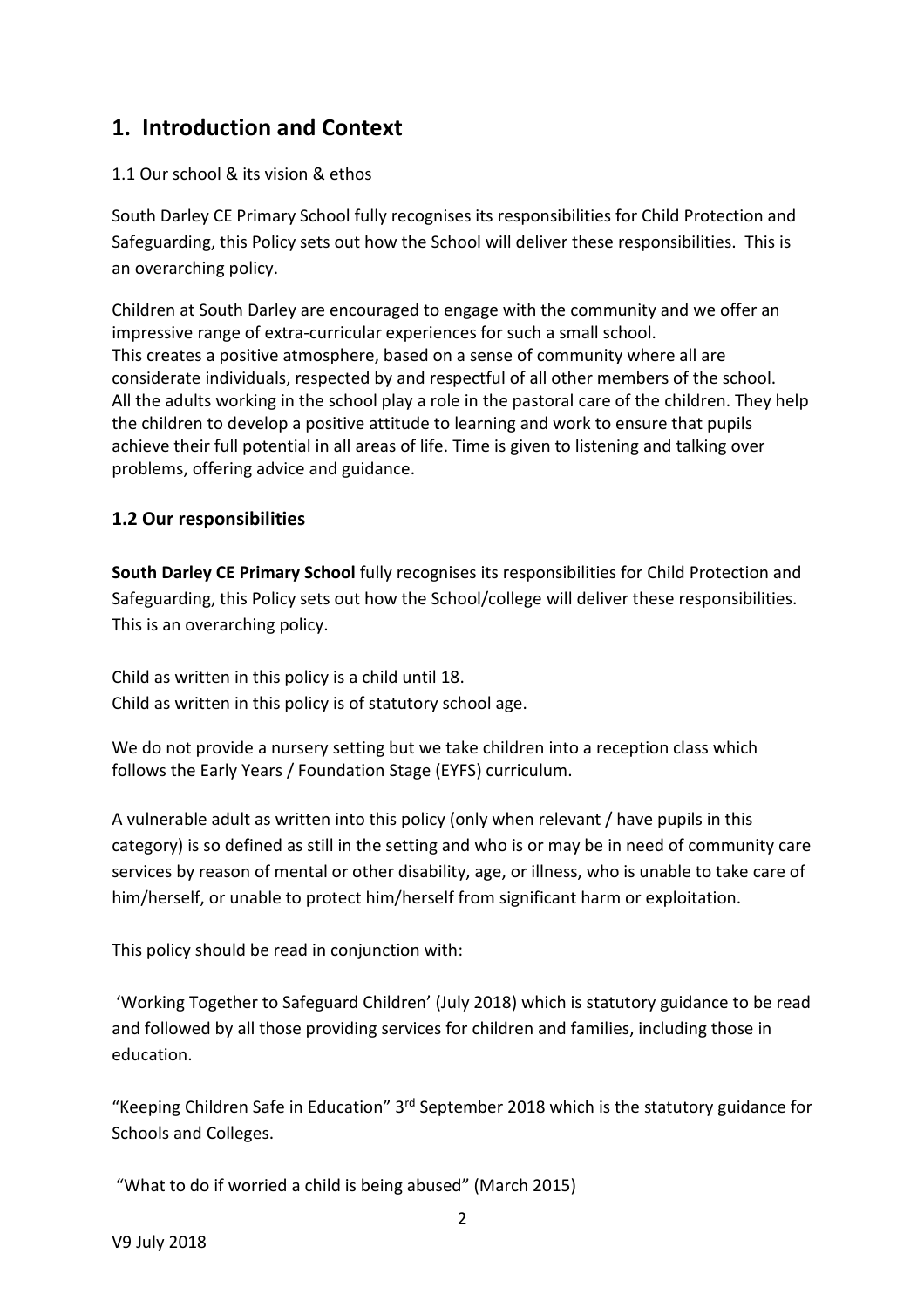Information Sharing: Advice for practitioners providing safeguarding services to children, young people, parents and carers (July 2018)

"The Prevent Duty Departmental, advice for Schools and child care providers" (June 2015).

Furthermore, we will follow the Procedures set out by the local Derby City & Derbyshire Safeguarding Childrens Board.

In accordance with the above procedures, we carry out an annual audit of our Safeguarding provision (S175 Safeguarding Audit, which is a requirement of the Education Act 2002 & 2006) a copy of which is sent to the Local Derbyshire Safeguarding Childrens Board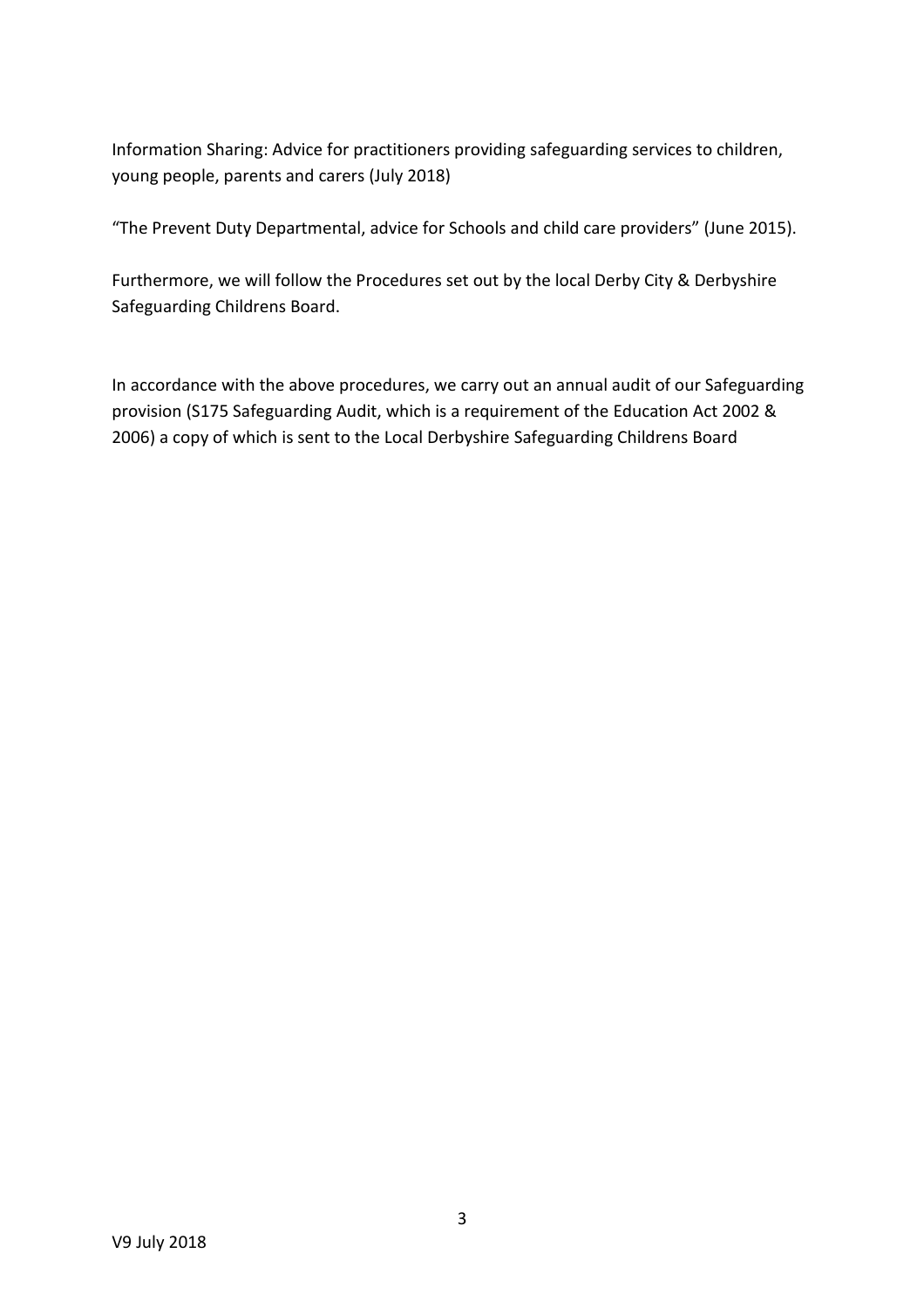#### 1.1 Our Principles

Safeguarding arrangements at this school are underpinned by three key principles:

- Safeguarding is everyone's responsibility: all Staff / anyone who has contact with a child or young person including Governors and volunteers should play their full part in keeping children (Includes vulnerable adults when in their setting) safe;
- We will aim to protecting children using national, local and school child protection procedures;
- We aim to work in partnership and have an important role in multi-agency safeguarding arrangements as set out by Working Together 2018;
- That all Staff-/anyone who has contact with a child or young person including Governors and volunteers have a clear understanding regarding abuse and neglect in all forms; including how to identify, respond and report. This also includes knowledge in the process for allegations against professionals. Staff, (Governors and Volunteers) should feel confident that they can report all matters of Safeguarding in the School or College where the information will be dealt with swiftly and securely, following the correct procedures with the safety and wellbeing of the children in mind at all times.
- That we operate a child-centred approach: a clear understanding of the needs, wishes, views and voices of children.

#### 1.2 Our Policy

There are 6 main elements to our Policy, which are described in the following sections:

- The types of abuse that are covered by the policy;
- The signs of abuse that that all Staff / anyone who has contact with a child or young person including Governors and volunteers should look out for;
- How to report a concern, who to go to within school/college; including how /who to report to at the relevant agencies;
- Roles and responsibilities for Safeguarding;
- Expectations of all Staff / anyone who has contact with a child or young person including Governors and volunteers with regard to Safeguarding, and the procedures and processes that should be followed, including the support provided to children;
- How the school/college will ensure that all Staff / anyone who has contact with a child or young person including Governors and volunteers are appropriately trained;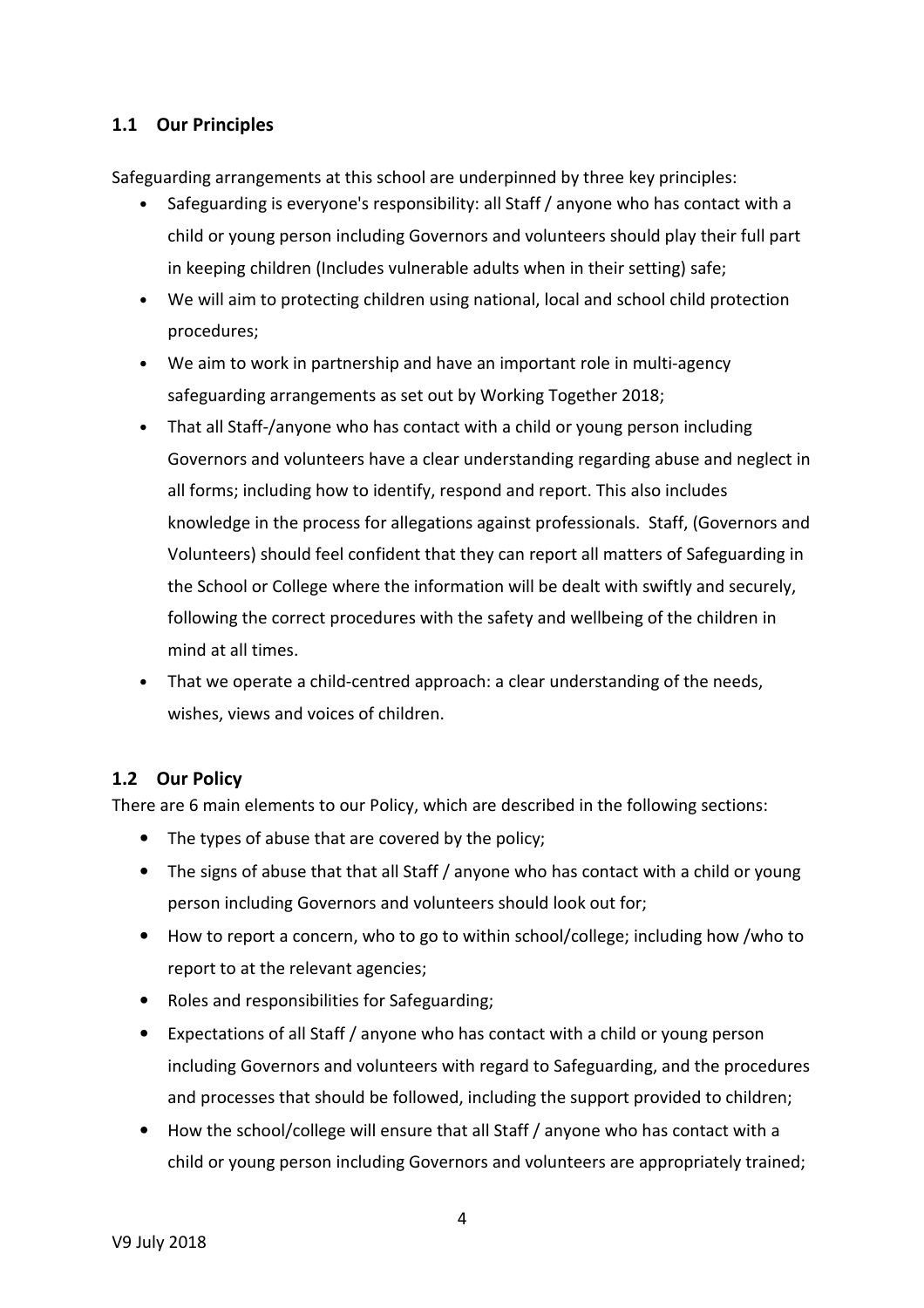this includes, receiving regular updates and undertaking annual whole school training in safeguarding.

- Are checked for their suitability to work within the School/college;
- How the policy will be managed and have its delivery overseen.

Through implementation of this policy we will ensure that our School provides a safe environment for children (and vulnerable adults when in their setting) to learn and develop. We will cross reference to other policies relevant to our safeguarding in the school/college and make reference to them in this policy where relevant.

#### 1.3 Children who may require early help

All Staff (Governors and Volunteers) working within the School should be alert to the potential need for early help for children, considering following the procedures identified for initiating early help using the Thresholds Document for a child who:

- Is disabled and has specific additional needs;
- Has special educational needs;
- Is a young carer;
- Is a privately fostered child;
- Has returned home to their family from care:
- Is showing signs of engaging in anti-social or criminal behaviour;
- Is in a family circumstance presenting challenges for the child, such as substance abuse, adult mental health, domestic violence; and/or
- Is showing early signs of abuse and/or neglect;
- Is showing signs of displaying behaviour or views that are considered to be extreme;
- Is misusing drugs or alcohol themselves:
- Not attending school or are at risk of exclusion from school;
- Frequently going missing/goes missing from care or from home;
- Is at risk of modern slavery, trafficking, exploitation, radicalised;
- Not in education, training or employment after the age of 16 (NEET);

These children are therefore more vulnerable; this School will identify who their vulnerable children are, ensuring all Staff and Volunteers know the processes to secure advice, help and support where needed.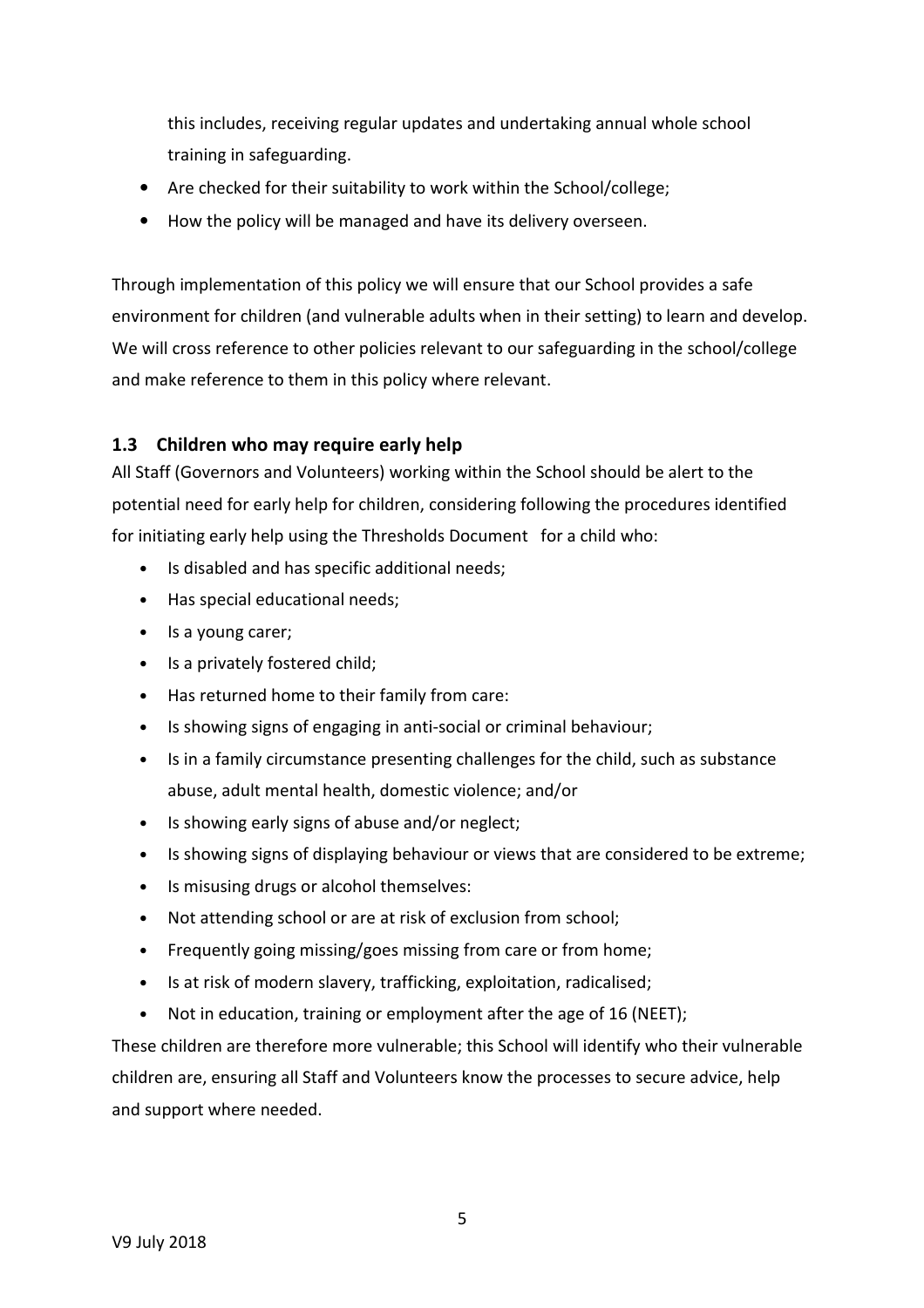# 2. Types of Abuse

## 2:1 Child Abuse

In relation to children safeguarding and promoting their welfare is defined as:

- Protecting children from maltreatment;
- Preventing impairment of children's' health or development;
- Ensuring that children are growing up in circumstances consistent with the provision of safe and effective care;
- Taking action to enable all children to have the best outcomes.

There are four types of child abuse as defined in 'Working Together to Safeguard Children' (2018) which is defined in the 'Keeping Children Safe in Education Statutory Guidance 2018' as:

- Physical Abuse may involve hitting, shaking, throwing, poisoning, burning/scalding, drowning, suffocating, or otherwise causing physical harm to a child. Physical harm may also be caused when a parent or carer fabricates the symptoms of, or deliberately induces, illness in a child.
- Emotional Abuse is the persistent emotional maltreatment of a child such as to cause severe and persistent adverse effects on the child's emotional development. It may involve conveying to children that they are worthless or unloved, inadequate, or valued only insofar as they meet the needs of another person. It may include not giving the child opportunities to express their views, deliberately silencing them or 'making fun' of what they say or how they communicate. It may feature age or developmentally inappropriate expectations being imposed on children. These may include interactions that are beyond the child's developmental capability, as well as overprotection and limitation of exploration and learning, or preventing the child participating in normal social interaction. It may involve seeing or hearing the illtreatment of another. It may involve serious bullying (including cyber bullying), causing children frequently to feel frightened or in danger, or the exploitation or corruption of children. Some level of emotional abuse is involved in all types of maltreatment of a child, though it may occur alone.
- Sexual Abuse involves forcing or enticing a child or young person to take part in sexual activities, not necessarily involving a high level of violence, whether or not the child is aware of what is happening. The activities may involve physical contact or non-contact activities, such as involving children in looking at, or in the production of, sexual images, watching sexual activities, encouraging children to behave in sexually inappropriate ways, or grooming a child in preparation for abuse (including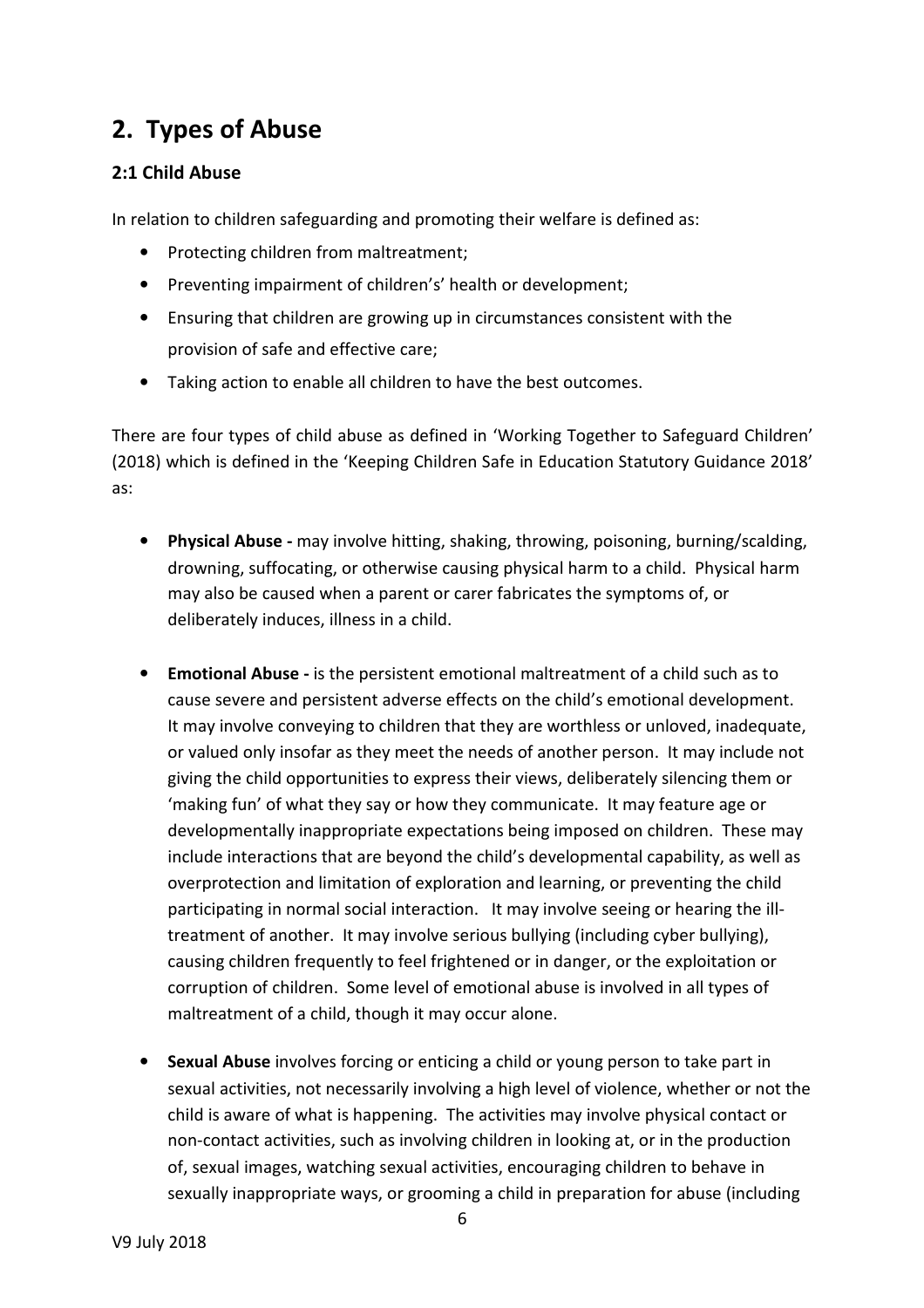via the internet). Sexual abuse is not solely perpetrated by adult males; women can also commit acts of sexual abuse, as can other children.

- Neglect is the persistent failure to meet a child's basic physical and/or psychological needs, likely to result in the serious impairment of the child's health or development. It may include a failure to:
	- o Provide adequate food, clothing and shelter.
	- o Protect a child from physical and emotional harm or danger.
	- $\circ$  Ensure adequate supervision (including the use of inadequate care-givers); or
	- o Ensure access to appropriate medical care or treatment.
	- o Respond to a child's basic emotional needs

Bullying and forms of bullying on and off line including prejudice based and Cyber Bullying is also abusive which will include at least one, if not two, three or all four, of the defined categories of abuse.

#### 2.2. Specific Safeguarding Issues

There are specific issues that have become critical issues (highlighted are current key concerns in Derbyshire) in Safeguarding that Schools and Colleges will endeavour to ensure their Staff, (Governors and Volunteers) are familiar with; having processes in place to identify, report, monitor and which are included within teaching:

- Bullying including cyber bullying
- Child Sexual Exploitation (CSE) and as defined by Working Together 2018
- Domestic Violence
- Drugs
- Fabricated or induced illness
- Faith abuse
- Female Genital Mutilation (FGM)
- Forced Marriage
- Gangs and Youth Violence
- Gender based violence/Violence against women and girls (VAWG)
- Hate
- Mental Health
- Private Fostering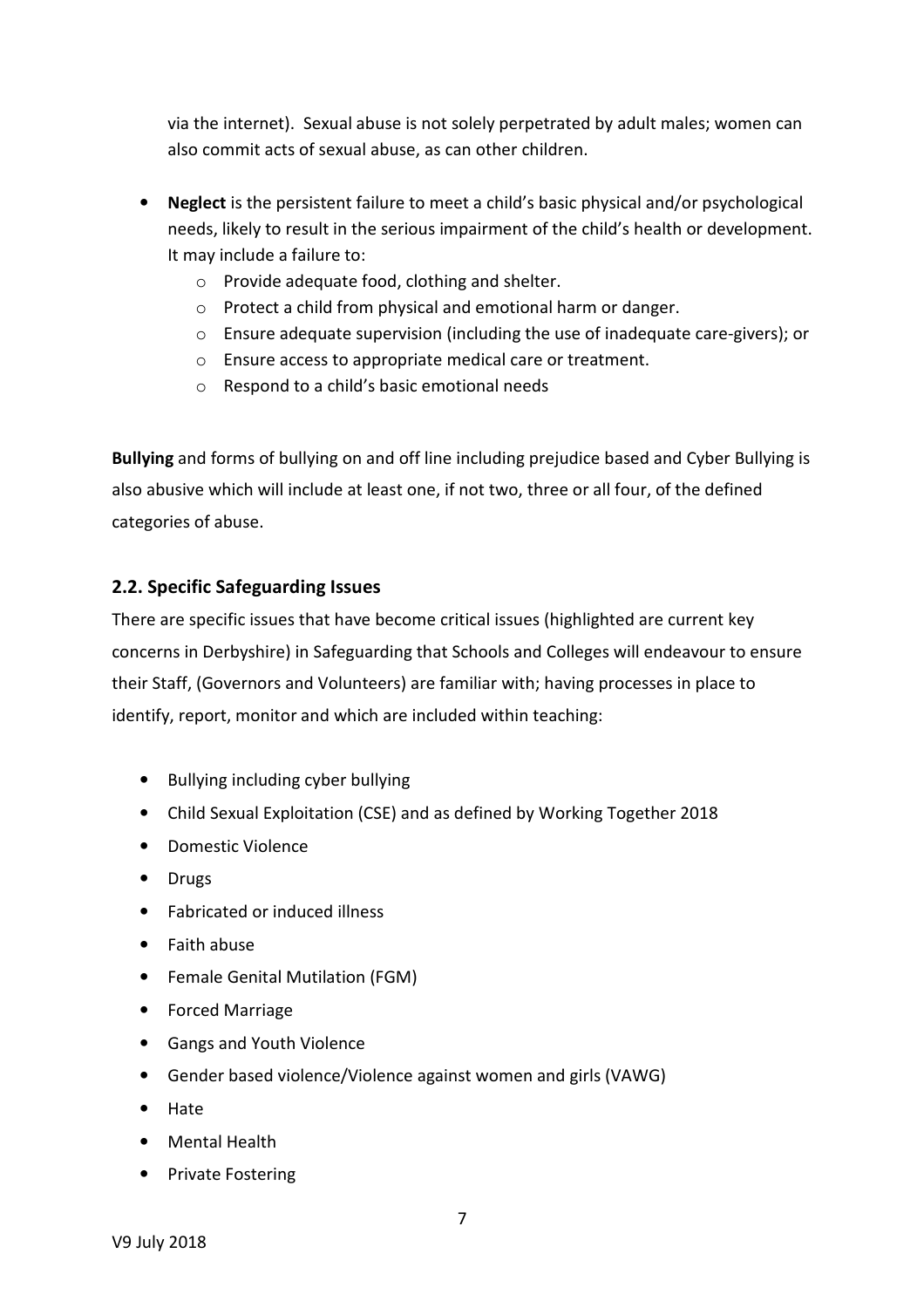- Preventing Radicalisation
- On line abuse/Sexting
- Teenage Relationship abuse
- Trafficking
- Missing children and vulnerable adults
- Child sexual abuse within the family
- Poor parenting, particularly in relation to babies and young children

#### 3. Signs of Abuse (Child Protection)

#### 3.1 Physical Abuse

Most children will collect cuts and bruises and injuries, and these should always be interpreted in the context of the child's medical / social history, developmental stage and the explanation given. Most accidental bruises are seen over bony parts of the body, e.g. elbows, knees, shins, and are often on the front of the body. Some children, however, will have bruising that is more than likely inflicted rather than accidental.

Important indicators of physical abuse are bruises or injuries that are either unexplained or inconsistent with the explanation given; these can often be visible on the 'soft' parts of the body where accidental injuries are unlikely, e g, cheeks, abdomen, back and buttocks. A delay in seeking medical treatment when it is obviously necessary is also a cause for concern.

The physical signs of abuse may include:

- Unexplained bruising, marks or injuries on any part of the body
- Multiple bruises- in clusters, often on the upper arm, outside of the thigh
- Cigarette burns
- Human bite marks
- Broken bones
- Scalds, with upward splash marks.
- Multiple burns with a clearly demarcated edge.

Changes in behaviour that can also indicate physical abuse:

- Fear of parents being approached for an explanation
- Aggressive behaviour or severe temper outbursts
- Flinching when approached or touched
- Reluctance to get changed, for example in hot weather
- Depression
- Withdrawn behaviour
- Running away from home.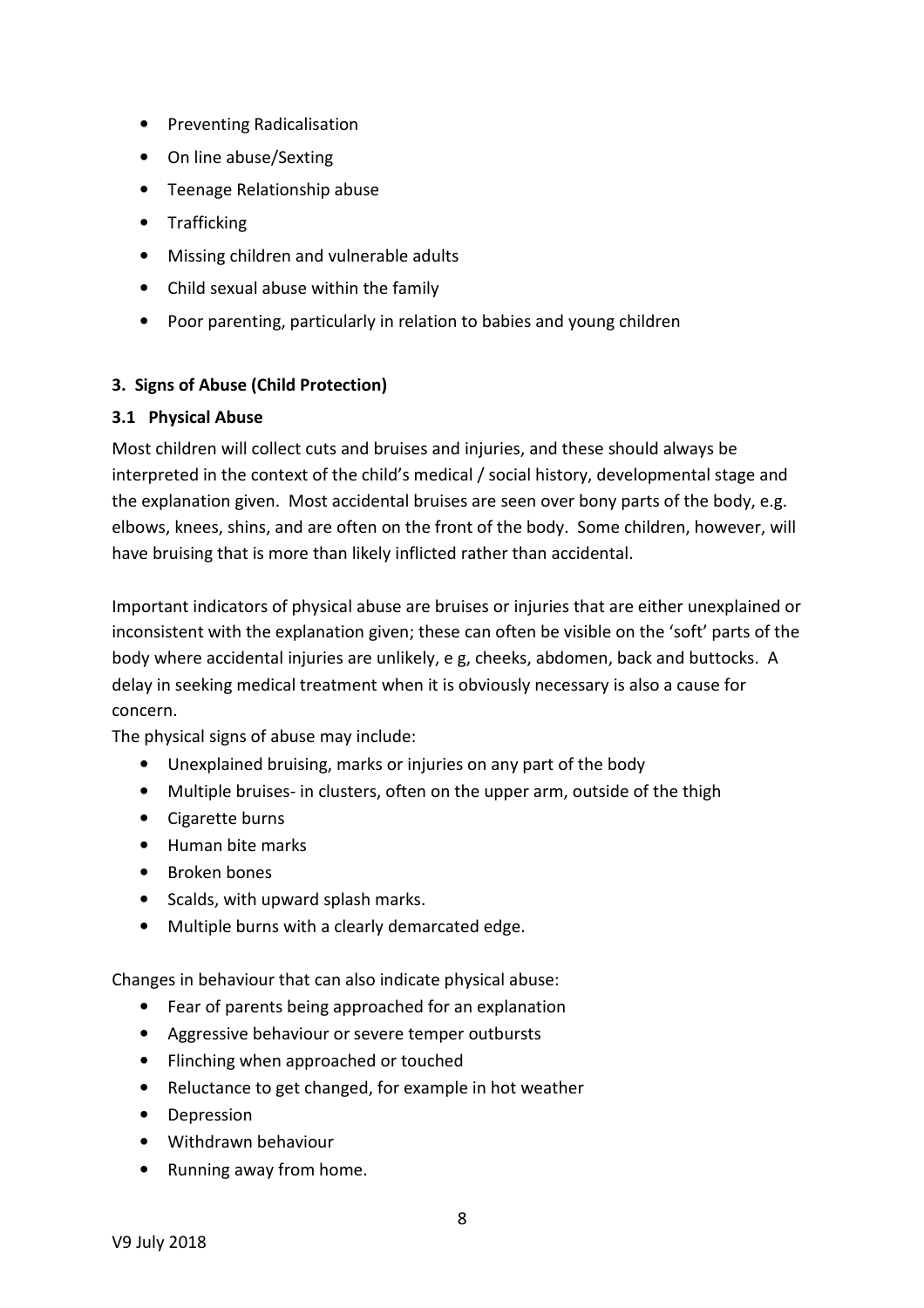#### 3.2 Emotional Abuse

Emotional abuse can be difficult to identify as there are often no outward physical signs. Indications may be a developmental delay due to a failure to thrive and grow, however, children who appear well-cared for may nevertheless be emotionally abused by being taunted, put down or belittled. They may receive little or no love, affection or attention from their parents or carers. Emotional abuse can also take the form of children not being allowed to mix or play with other children.

Changes in behaviour which can indicate emotional abuse include:

- Neurotic behaviour e.g. sulking, hair twisting, rocking
- Being unable to play
- Fear of making mistakes
- Sudden speech disorders
- Self-harm
- Fear of parent being approached regarding their behaviour
- Developmental delay in terms of emotional progress.

#### 3.3 Sexual Abuse

It is recognised that there is underreporting of sexual abuse with in the family. School, all staff and volunteers should play a crucial role in identifying / reporting any concerns that they may have through, for example, the observation and play of younger children and understanding the indicators of behaviour in older children which may be underlining of such abuse.

All Staff and volunteers should be aware that adults, who may be men, women or other children, who use children to meet their own sexual, needs abuse both girls and boys of all ages. Indications of sexual abuse may be physical or from the child's behaviour. In all cases, children who tell about sexual abuse do so because they want it to stop. It is important, therefore, that they are listened to and taken seriously.

The physical signs of sexual abuse may include:

- Pain or itching in the genital area
- Bruising or bleeding near genital area
- Sexually transmitted disease
- Vaginal discharge or infection
- Stomach pains
- Discomfort when walking or sitting down
- Pregnancy.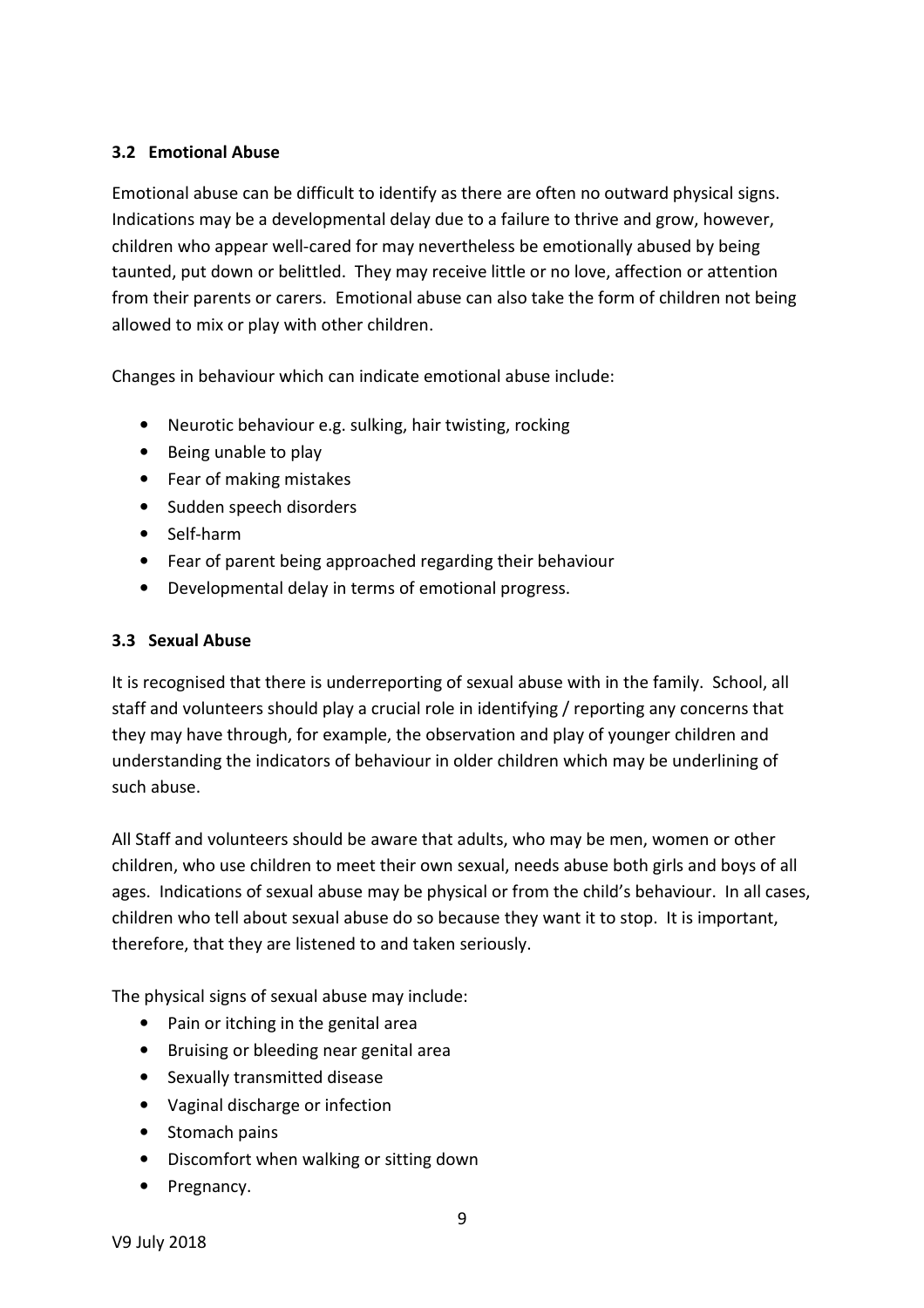Changes in behaviour which can also indicate sexual abuse include:

- Sudden or unexplained changes in behaviour e.g. becoming aggressive or withdrawn
- Fear of being left with a specific person or group of people
- Having nightmares
- Running away from home
- Sexual knowledge which is beyond their age, or developmental level
- Sexual drawings or language
- Bedwetting
- Eating problems such as overeating or anorexia
- Self-harm or mutilation, sometimes leading to suicide attempts
- Saying they have secrets they cannot tell anyone about
- Substance or drug abuse
- Suddenly having unexplained sources of money
- Not allowed to have friends (particularly in adolescence)
- Acting in a sexually explicit way towards adults.

#### 3.4 Neglect

It can be difficult to recognise neglect, however its effects can be long term and damaging for children.

The physical signs of neglect may include:

- Being constantly dirty or 'smelly'.
- Constant hunger, sometimes stealing food from other children.
- Losing weight, or being constantly underweight.
- Inappropriate or dirty clothing.

Neglect may be indicated by changes in behaviour which may include:

- Mentioning being left alone or unsupervised.
- Not having many friends.
- Complaining of being tired all the time.
- Not requesting medical assistance and/or failing to attend appointments.

#### 3.5 Specific Safeguarding Issues

In understanding the signs and indicators of specific issues listed earlier in this policy, this school will incorporate the signs of abuse and specific safeguarding issues on safeguarding into briefings, staff Induction training, and ongoing development training for

all Staff / anyone who has contact with a child or young person including Governors and volunteers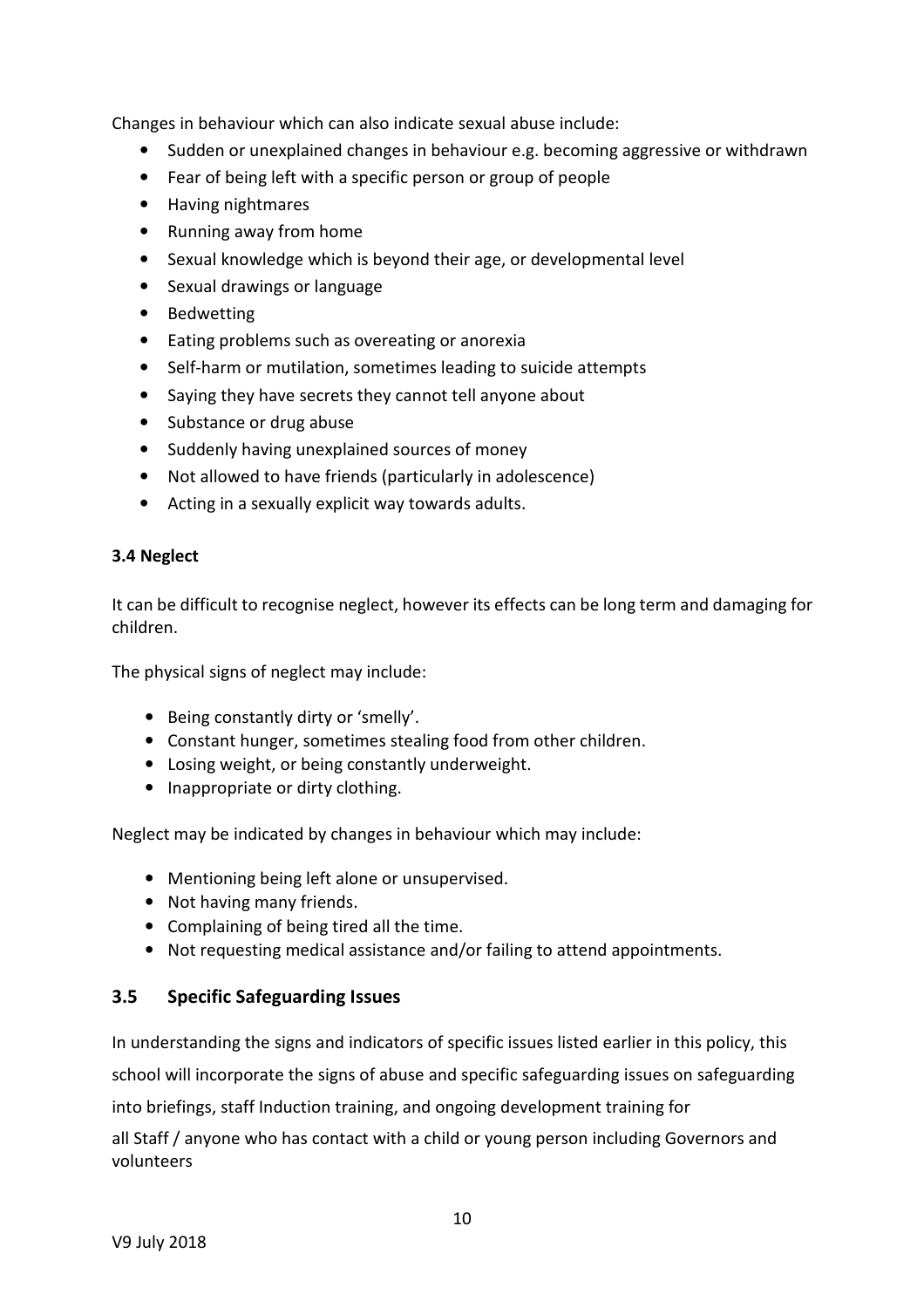The school will also access broad Government guidance, local procedures, strategies and tools through the Derbyshire Safeguarding Childrens Board

The Designated leads and those with responsibility for safeguarding will use the information available to them in Derbyshire Schools Net Keeping Children Safe in Education to help all staff develop the knowledge and understanding pertaining to national and local emerging concerns.

#### 3.6 Prevent Duties

The school will ensure all staff including governors and volunteers adhere to their duties in the Prevent guidance 2015 to prevent radicalisation. The HT/Principal and Chair of Governors will:

- Establish or use existing mechanisms for understanding the risk of extremism;
- Ensure staff understand the risk and build capabilities to deal with issues arising
- Communicate the importance of the duty;
- Ensure all Staff (governors and volunteers) implement the duty.

This School will respond to any concern about Prevent as a Safeguarding concern and will report in the usual way using local Safeguarding Procedures. We will seek to work in partnership, undertaking risk assessments where appropriate and proportionate to risk, building our children's resilience to radicalisation. We will make referrals into CHANNEL where the risk is identified and the pupil/student may need de radicalisation.

The school is committed to providing effective filtering and monitoring systems, this will include monitoring the activities of children when on-line in the school/college and actions taken relevant to the activity.

The school will use the relevant forms to record any concerns, keeping records which will be treated as a Child Protection Record, storing them as appropriate. (cross reference here to forms being used)

## 3.7 Child Sexual Exploitation (Child Protection)

Risk factors may include;

- Going missing
- Engagement in offending
- Disengagement from education
- Using drugs or alcohol
- Unexplained gifts/money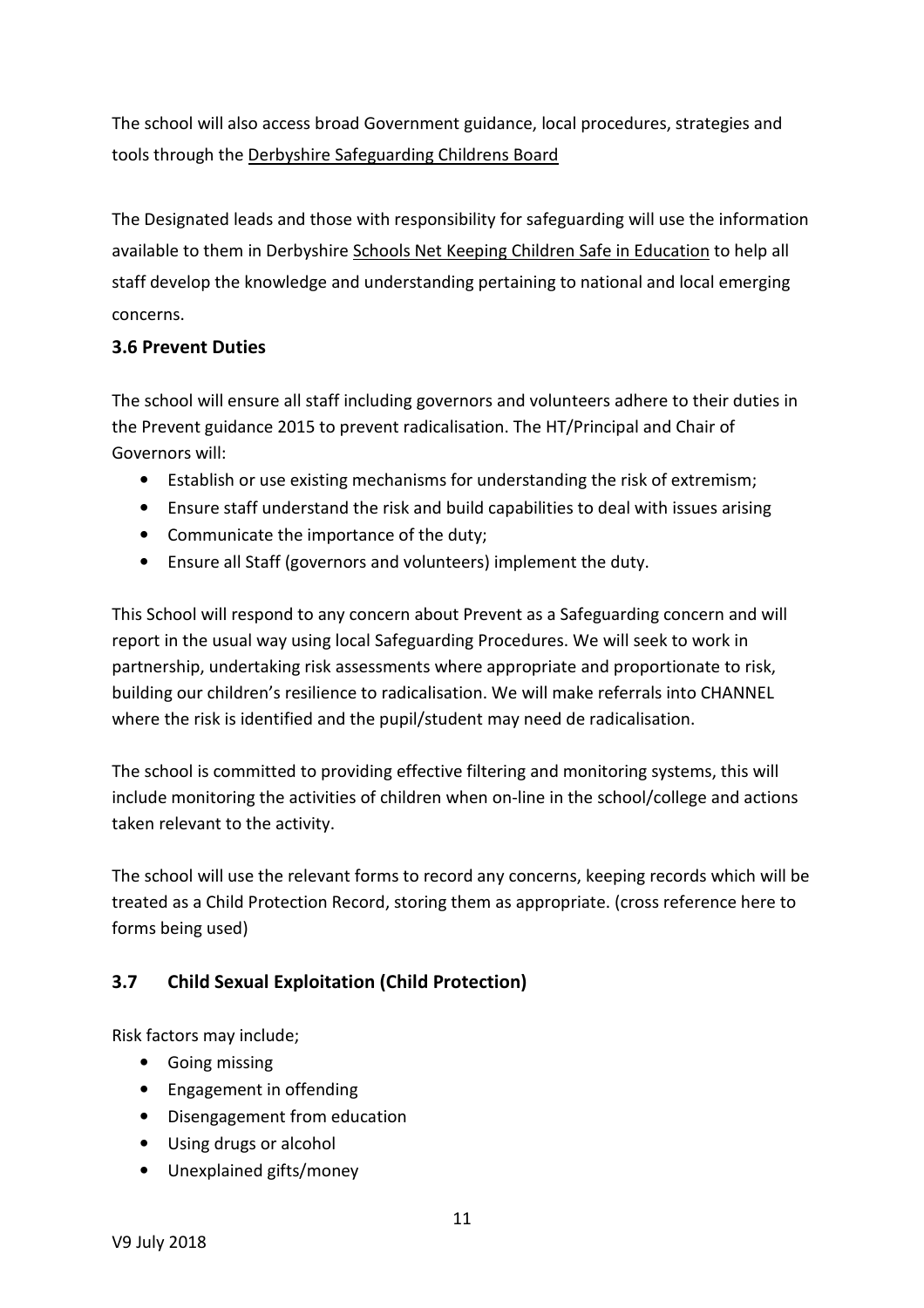- Repeat concerns about sexual health
- Decline in emotional wellbeing

All suspected or actual cases of CSE are a Safeguarding concern in which Child Protection procedures will be followed; this will include a referral to the police. If any staff are concerned about a pupil, they will refer to the Safeguarding Designated Lead/s within the School

## 3.8 Female Genital Mutilation (Child Protection)

The School recognises and understands that there is a now a mandatory reporting duty for all teachers to report to the police where it is believed an act of FGM has been carried out on a girl under 18 in the UK. Failure to do so may result in disciplinary action being taken.

All suspected or actual cases of FGM are a Safeguarding concern in which Safeguarding procedures will be followed; this will include a referral to the police. If any staff are concerned about a pupil, they will refer to the Safeguarding Designated Lead/s within the School unless there is a good reason not to do so.

Signs may include;

- Days absent from school
- Not participating in Physical Education
- In pain/has restricted movement/frequent and long visits to the toilet/broken limbs
- Confides that she is having a special procedure, cut or celebration
- Unauthorised and or extended leave, vague explanations or plans for removal of a female in a high risk category\* especially over the summer period
- Plans to take a holiday which may be unauthorised, unexplained or extended in a country known to practice FGM

\*parents from a country who are known to practice FGM

# 3.9 Allegations of abuse against other children/Peer on Peer abuse (Child Protection)

We recognise that some children abuse other children or their peers; therefore, the reasons for this are complex and are often multi-faceted. We understand that we need as a school to have clear mechanisms and procedures in place to identify and report incidents or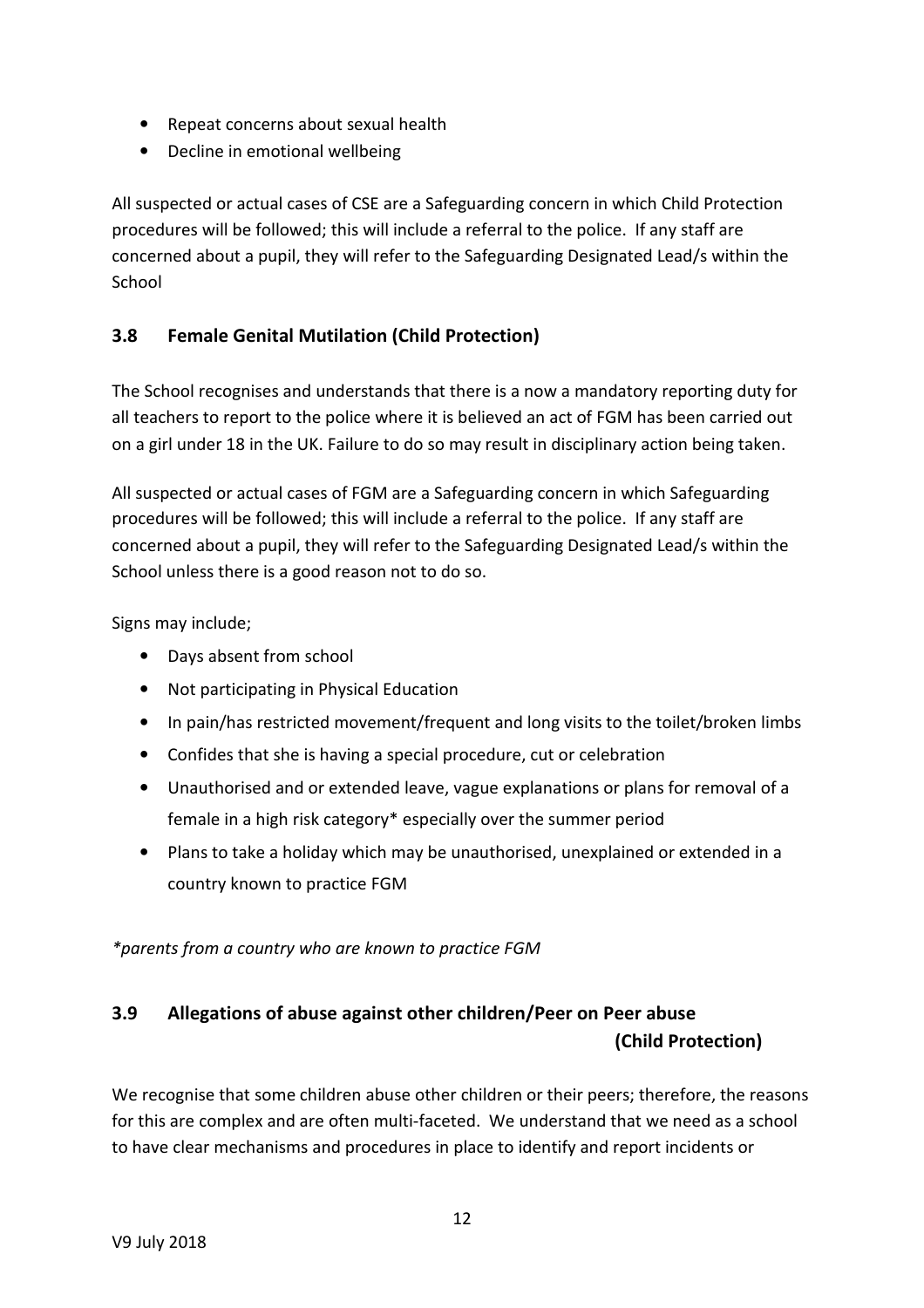concerns. We aim to reduce this behaviour and any related incidents with an expectation to eliminate this conduct in the school.

Peer on peer abuse is a Safeguarding concern and will require a discussion with the Designated Safeguarding Lead who will seek advice from agencies and professionals including reference to the Safeguarding procedures as outlined by the local authority. This will may a referral into the Police and Social Care. The school will consider and may apply the disciplinary procedure. The school will offer support to a victim.

We recognise peer on peer abuse can take some of these forms;

- Language seen as derogatory, demeaning, inflammatory;
- Unwanted banter;
- Sexual harassment;
- Sexual Violence;
- Hate;
- Homophobia;
- Based on gender differences and orientation;
- Based on difference.

We will pay adherence to the guidance- Sexual Violence and Sexual Harassment in Schools/Colleges between children (December 2017) and have a strategy in the school to identify, report and respond to any issues/incidents raised. We aim to challenge this type of abuse. We also aim to use approaches in the curriculum to address and tackle peer on peer abuse.

# 3.10 The sending of indecent images from one person to another through Digital Media Devices

This school accepts that this is a Safeguarding concern and one that is increasing which requires a robust response. We will seek advice from agencies and professionals acknowledging that there are both national and local guidance that we need to adhere to in order to tackle the concerns and work in partnership with our agencies.

We will refer to:

Derby City & Derbyshire Thresholds Document

"Sexting in Schools & Colleges: Responding to incidents & safeguarding young people" UK Council for child internet safety

The DfE guidance 2018 on Searching Screening and Confiscation Advice for Schools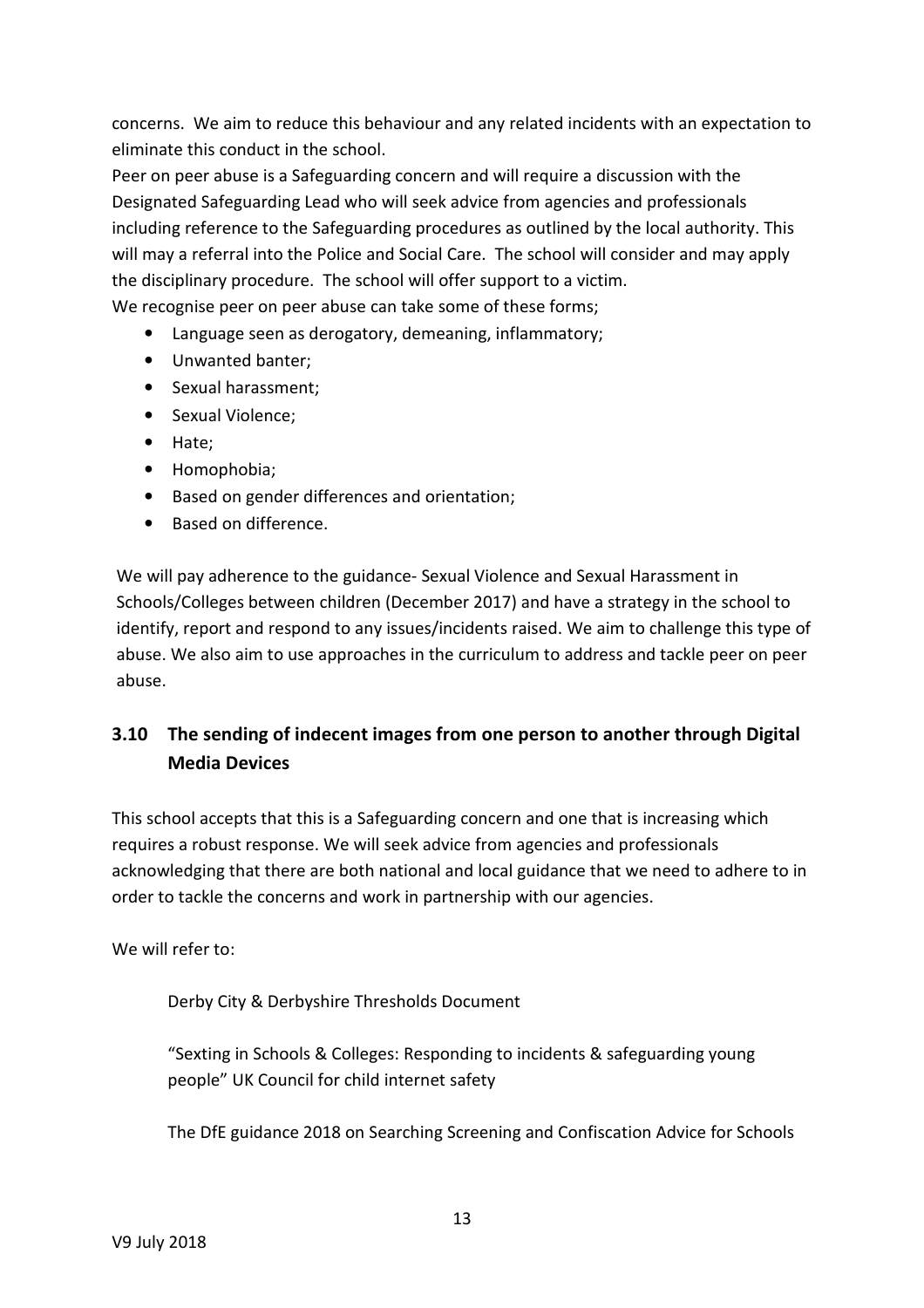#### 3.11 The criminal exploitation of children: County Lines

Signs which may indicate criminal exploitation:

- Persistently going missing from school or home and / or being found out-of-area;
- Unexplained acquisition of money, clothes, or mobile phones
- Excessive receipt of texts /phone calls
- Relationships with controlling /older individuals or groups
- Leaving home / care without explanation
- Suspicion of physical assault /unexplained injuries
- Parental concerns
- Carrying weapons
- Significant decline in school results / performance
- Gang association or isolation from peers or social networks
- Self-harm or significant changes in emotional well-being

Criminal exploitation of children is a Safeguarding concern and will require a discussion with the Designated Safeguarding Lead who will seek advice from agencies and professionals; including, reference to the Safeguarding procedures as outlined by the local authority. This will mean a referral into the Police and Social Care. The school will offer support to a victim.

#### 3.12 Carrying knifes/offensive Weapons & Gang Culture

Bringing and carrying a knife/offensive weapon onto school premises is a criminal offence and immediate action will be taken by calling the police and informing the informed. The guidance on Searching, Screening and Confiscation for Head teachers, schools and Governors, January 2018 will be consulted and the school will consider and may apply the disciplinary procedure.

If a member of staff suspects a pupil being involved in gang culture, this is a safeguarding concern and will require a discussion with the Designated Safeguarding Lead who will seek advice from agencies and professionals including reference to the Safeguarding procedures as outlined by the local authority. The pupil may be an exploited child and victim to which the school will offer support.

# 4 Safeguarding Roles and Responsibilities

4.1 All Staff / anyone who has contact with a child or young person including Governors and volunteers have responsibility for the following:

• Being aware of the Derby City and Derbyshire Safeguarding Procedures, and ensuring these procedures are followed;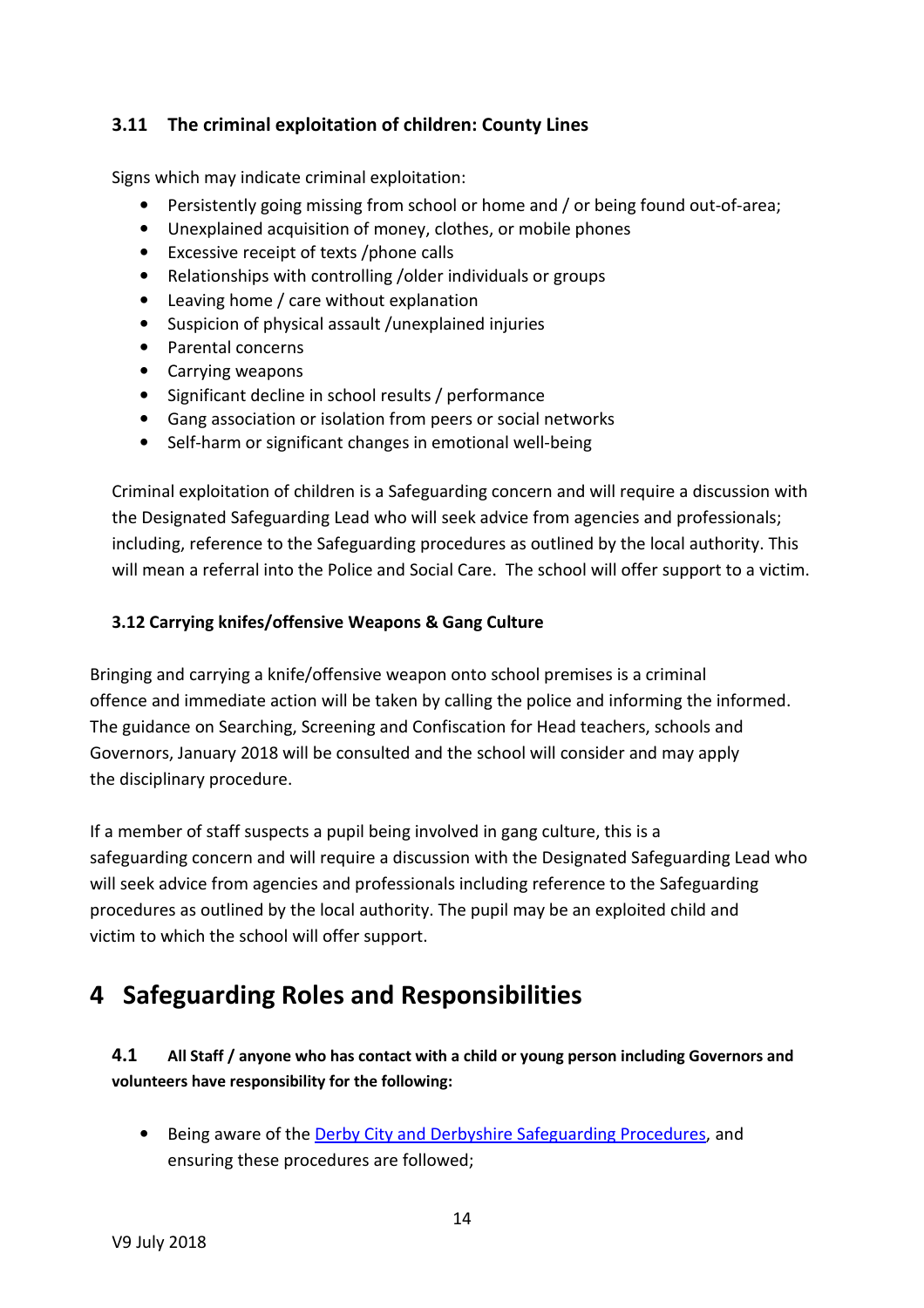- Listening to, and seeking out, the views, wishes and feelings of children and young people, ensuring in this that the child's voice is heard and referred to;
- Knowing who the School Designated Lead/Teacher(s) for Safeguarding are and the relevant links for CIC (Child in Care / Looked After Children), SEND and Anti- Bullying including who is the School link Governor for Child Protection and Safeguarding;
- Being alert to the signs of abuse, including specific issues in Safeguarding and their need to refer any concerns to the Safeguarding Designated Lead(s) in the School or College;
- To be aware of the 'Allegations Against Professionals' LADO procedures and feel confident in been able to use them including how to report concerns about other staff and the setting;
- That any concerns any staff have about a Headteacher should be referred to the Chair of Governors.
- To be aware of Whistle Blowing procedures and where to obtain further information, advice and support.
- Being aware of the 'Guidance for Safer Working Practices when working with Children and Young People in education settings, 2015', relevant sections of 'KCSIE 2018' and local procedures for 'Safer Working Practices';
- Ensuring that their Child Protection training is up to date, undertaking refresher/update training at least annually;
- Sharing information and working together with agencies to provide children and young people with the help and support they need;
- Supporting pupils who have been abused in accordance with his/her Child Protection Plan;
- Seeking early help where a child and family would benefit from co-ordinated support from more than one agency (e.g. education, health, housing, police) to prevent needs escalating to a point where intervention would be needed via a statutory assessment;
- If at any time it is considered that the child may be a 'Child in Need' as defined in the Children Act 1989; or that the child has suffered significant harm or is likely to do so, a referral is made to Local Authority Children's Social Care;
- If Staff, Governors and Volunteers have concerns regarding a child they should raise these with the Designated Safeguarding Lead(s) who will normally decide take the next step, (however, any member of Staff, Governor or Volunteer in a School can make a referral);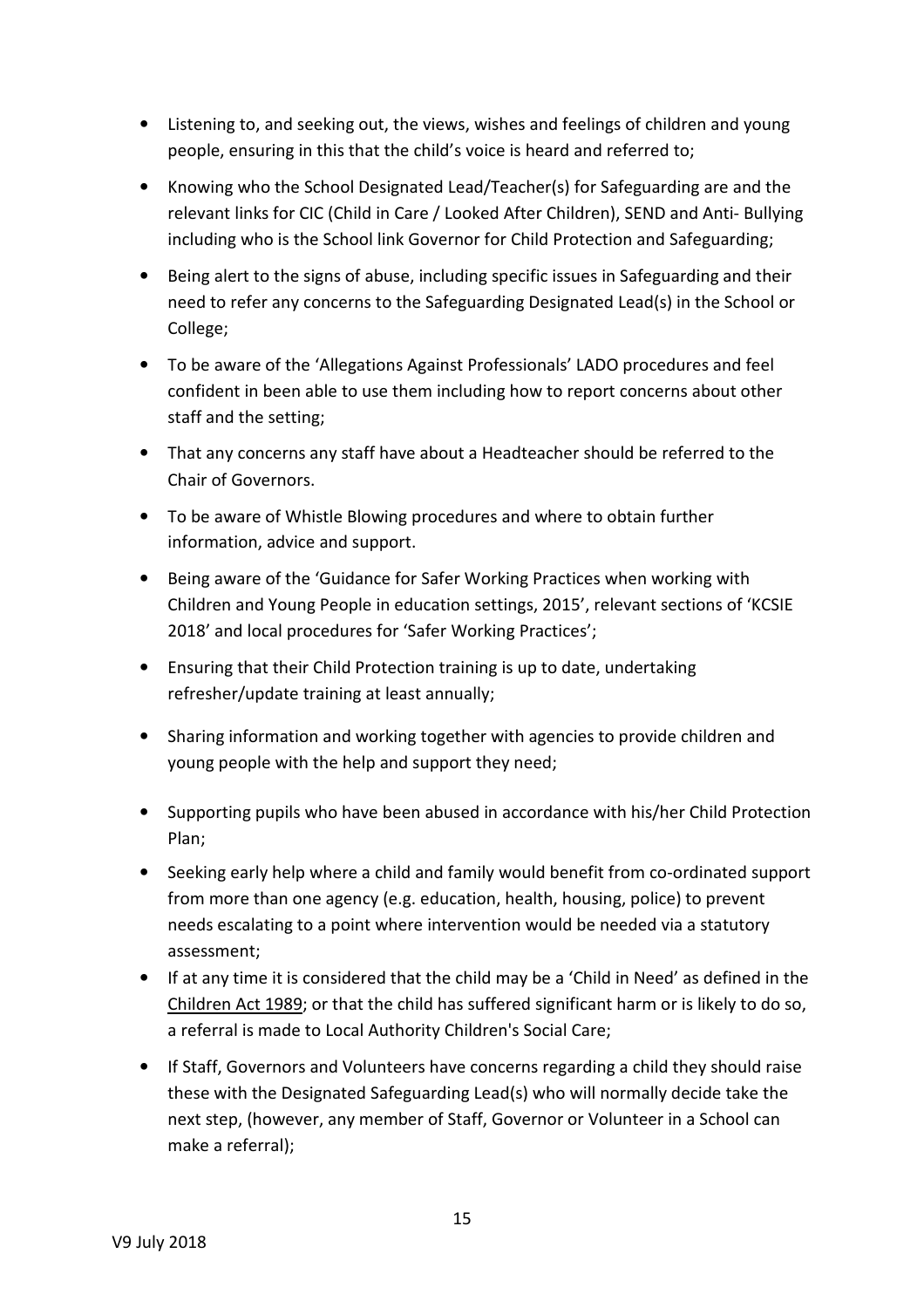- If they feel unclear about what has happened to their concerns following a referral they can enquire further and obtain feedback;
- All Staff / anyone who has contact with a child or young person including Governors and volunteers are aware of the Derby City and Derbyshire Safeguarding Children Board's Escalation Policy and Process, which may be followed if a staff member fears their concerns have not been addressed, and of the Confidential Reporting Code (Whistle Blowing 2015) which can be accessed on the Derbyshire Safeguarding Children Board website or the Derbyshire Schoolsnet site Keeping Children Safe in Education tile
- To recognise the new requirements on Children Missing From Education and particularly those where it is believed a child/children may be leaving the country;
- To refer & adhere to Children Missing from Education (CME) processes and procedures as set out by national and local guidelines on all children where there is a concern they may be missing or who are missing.
- Recognising that Home Educated Children can be more vulnerable than other children and with regard to the motivations of the intention to home educate. Therefore, recognising the responsibilities the school has to those who are thinking about or who are about to home educate, including those who have been removed from a school roll with a view to home educate;
- Recognising that looked After Children and care leavers are more vulnerable than other children, often having poorer educational outcomes; therefore, ensuring their wellbeing, safety and welfare, helping them to reach their potential which includes the looked after child who is moving on. The school will also ensure that care leavers are supported with pathways including liaison with the local authority where a personal advisor will be appointed;
- All Staff / anyone who has contact with a child or young person including Governors and volunteers recognise their roles and responsibilities under SEND that those children/vulnerable adults in the setting may not be able to recognise abuse, abusive situations or protect themselves from significant harm and exploitation;
- Recognising the needs of young carers in that they can be more vulnerable or placed at risk. Therefore, being able to identify young carers and ensure they are supported to help reach their potential with an understanding that staff and volunteers will need to refer into early help social care services for an assessment of their needs;
- All Staff / anyone who has contact with a child or young person including Governors and volunteers are aware of the Private Fostering Policy and have an understanding of host families (Annex A KCSIE may 2016) and recognising they have a duty to notify the local Children's Social Care department if it is thought or known that a child or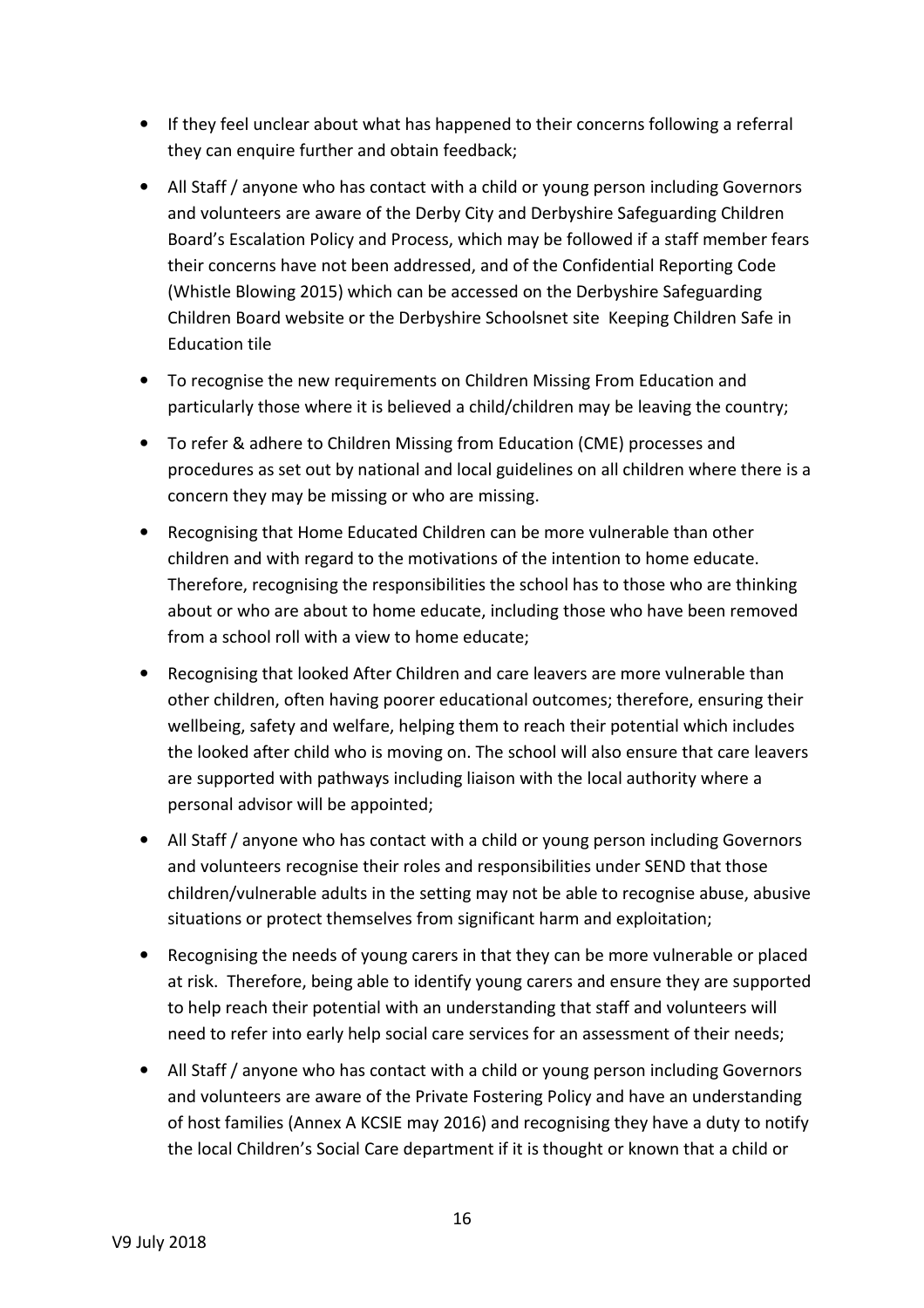young person may be Privately Fostered or subject to a host family arrangement which is unclear or ambiguous;

- All Staff / anyone who has contact with a child or young person including Governors and volunteers are aware of Extremism, which include the signs of, alerts to concerning behaviours, and ideologies considered to be extreme; as well as having an understanding of the British Values Agenda. This will include attendance at training on either Prevent/Wrap or training considered sufficient by the local authority which fulfils the requirements of the prevent Duty for schools;
- All Staff / anyone who has contact with a child or young person including Governors and volunteers know about Prevent duties and will report any concerns to the Safeguarding Designated Lead in the school who has responsibilities under Prevent to take action, offer advice and support which may include a referral into Channel using the case pathway process;
- All Staff / anyone who has contact with a child or young person including Governors and volunteers should recognise that children are capable of abusing other children or their peers, working to reduce and eliminate such behaviour in their setting.
- All Staff / anyone who has contact with a child or young person including Governors and volunteers should recognise what is child sexual exploitation and trafficking and know that they should seek advice and how to report any issues / incidents:
- All Staff / anyone who has contact with a child or young person including Governors and volunteers should recognise a child may be criminally exploited or involved in gang culture and should seek advice and report any issues /incidents;
- When using reasonable force this is in line with national guidelines and takes into account individual pupil needs and risk management /care plans and in particular with regard to SEND;
- All Staff / anyone who has contact with a child or young person including Governors and volunteers should recognise homelessness and the impact of the pupil facing homelessness, or who is homeless;
- This School/College recognises the importance of learning from national and local Serious Case Reviews and Thematic Learning Reviews. We are aware of the impact this has on how we carry out our Safeguarding and Child Protection responsibilities and roles.

4.2 All Staff / anyone who has contact with a child or young person including Governors and volunteers have responsibility for the following:

• To share and report a concern, know how to do this and who to and record where appropriate in the role: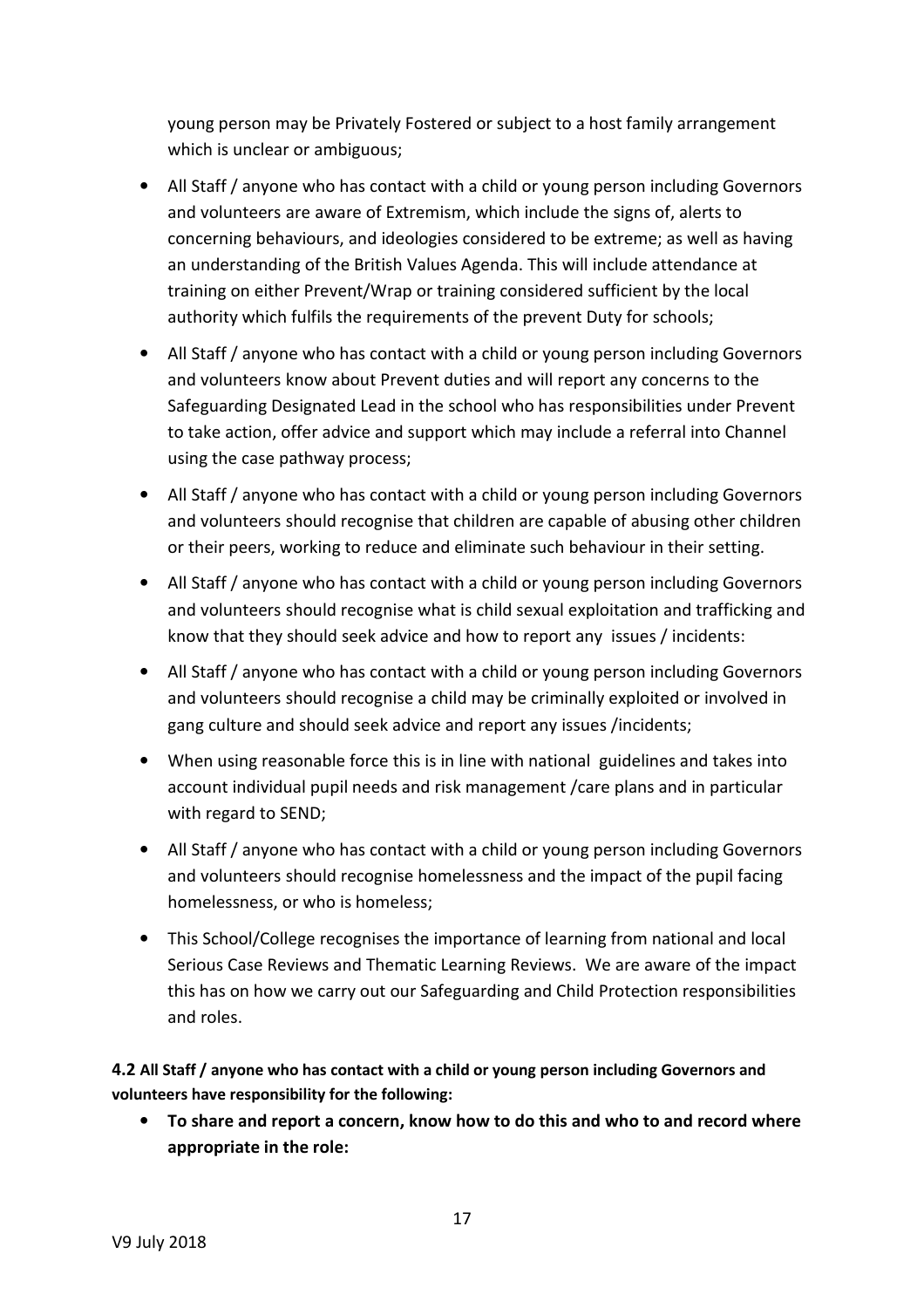#### Please see the flowchart on reporting concerns found at the end of this policy.

# 4.3 Governors, Proprietors and School Leadership are responsible for (and need to ask a School/College about):

- Taking leadership responsibility for the school's Safeguarding and Child Protection arrangements;
- Ensure there are robust safer recruitment procedures and a framework of checks, tracking and monitoring;
- That they are up to date with emerging issues in Safeguarding and recognise the strategies by the Local Authority in trying to keep children safe In Derbyshire;
- Ensuring that we have a nominated link Governor for Child Protection and Safeguarding who can also provide a link to the Local Authority on matters of Safeguarding in their School liaising with other partners and agencies;
- Ensuring that we have a lead Safeguarding Designated Lead(s) for Child Protection, appointed from the Senior Management Team and one who oversees and line manages the activities and the activities of all other leads in the school/college. The number of DSL's needs to be sufficient in number depending upon the size and demands of the school. That the DSL's are fully equipped to undertake the Safeguarding role and that they have access to the appropriate training and that has updates at least annually and with certified training very two years.
- That a Designated Safeguarding Lead is on the premises and available at all times during the school day and there is a contact for school holiday activities on site; where this is not available or in exceptional circumstances, there is cover in place. The leadership team will ensure there is cover at all times and there is a clear pathway for raising and reporting concerns in a timely way. This will include a DSL being a point of contact for trips, outings and residential visits;
- Ensuring that appointed Designated Safeguarding Leads are fully equipped with the knowledge and skills to carry out the role and have access to appropriate regular training to help them keep up to date;
- That we work towards/have a nominated link Governor for CIC (Children in Care/ Looked after Children) and SEND alongside other nominated leads in the School on these issues;
- We have an appointed teacher who is responsible for looked after children who understands his/her Safeguarding responsibilities and is fully aware of the Local Safeguarding procedures and the school's procedures for reporting, responding and recording Child Protection concerns;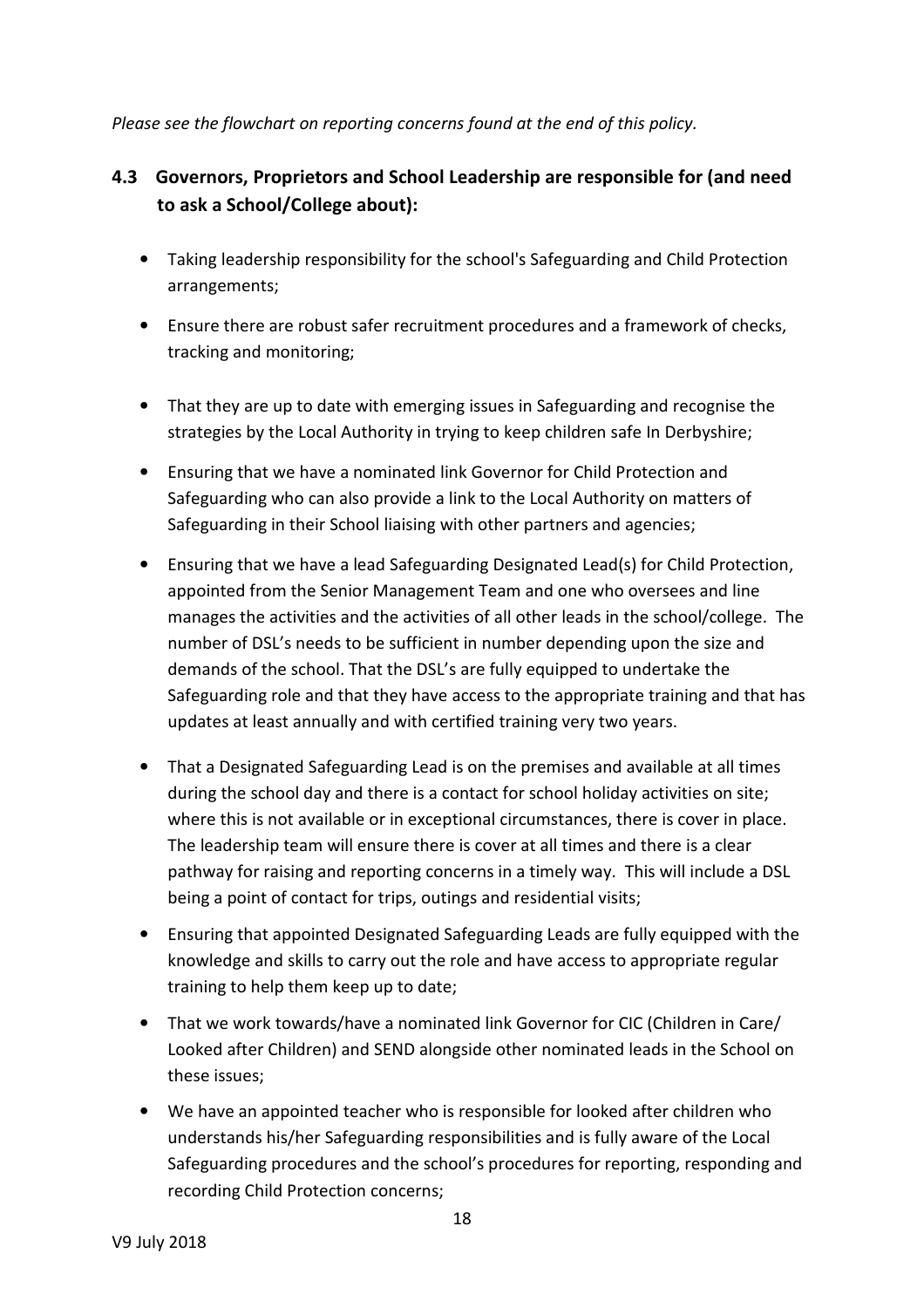- That there are procedures are in place in handling allegations against Staff, or Volunteers and any concerns staff and volunteers have (including concerns about the setting) are referred to the Local Authority Designated Lead (LADO) in every case;
- All Staff / anyone who has contact with a child or young person including Governors, volunteers and frequent visitors who will be working in the school/college is given a mandatory induction which includes knowledge regarding abuse, neglect, specific safeguarding issues and familiarisation with Child Protection responsibilities. The induction will also include procedures to be followed if anyone has any concerns about a Child's Safety or welfare, and knowledge about the schools policies and procedures;
- That all Staff have regular reviews of their own practice to ensure ongoing personal/professional development;
- All Staff / anyone who has contact with a child or young person including Governors and volunteers receives the appropriate training which is regularly updated;
- That we have in place effective ways to identify emerging problems and potential unmet needs for individual children and families;
- That important policy such as those for behaviour and bullying, are kept up to date;
- To ensure that children are taught about Safeguarding, including on line, through teaching and learning opportunities, as part of providing a broad and balanced curriculum;
- That the curriculum will implement sex and relationship teaching and make best use of PSHE to cover Safeguarding issues with children;
- We have in place an on-line Safety Policy equipped to deal with a widening range of issues associated with technology;
- That we understand the need to identify trends and patterns regarding Children Missing from Education (CME) and to respond to / refer where required;
- That we understand the updated definition of child sexual exploitation and expectations around identifying, reporting and responding to any potential or actual cases of;
- That we notify the Children's Social Care department if there is an unexplained absence of a pupil who is the subject of a Child Protection Plan.
- That we notify the Children's Social Care department if it is thought or known that a child or young person may be privately fostered.
- That we use the Local Authority Case Referral Pathway on reporting concerns about extremism or views considered to be extreme which may include a referral to PREVENT/CHANNEL and/or Social Care.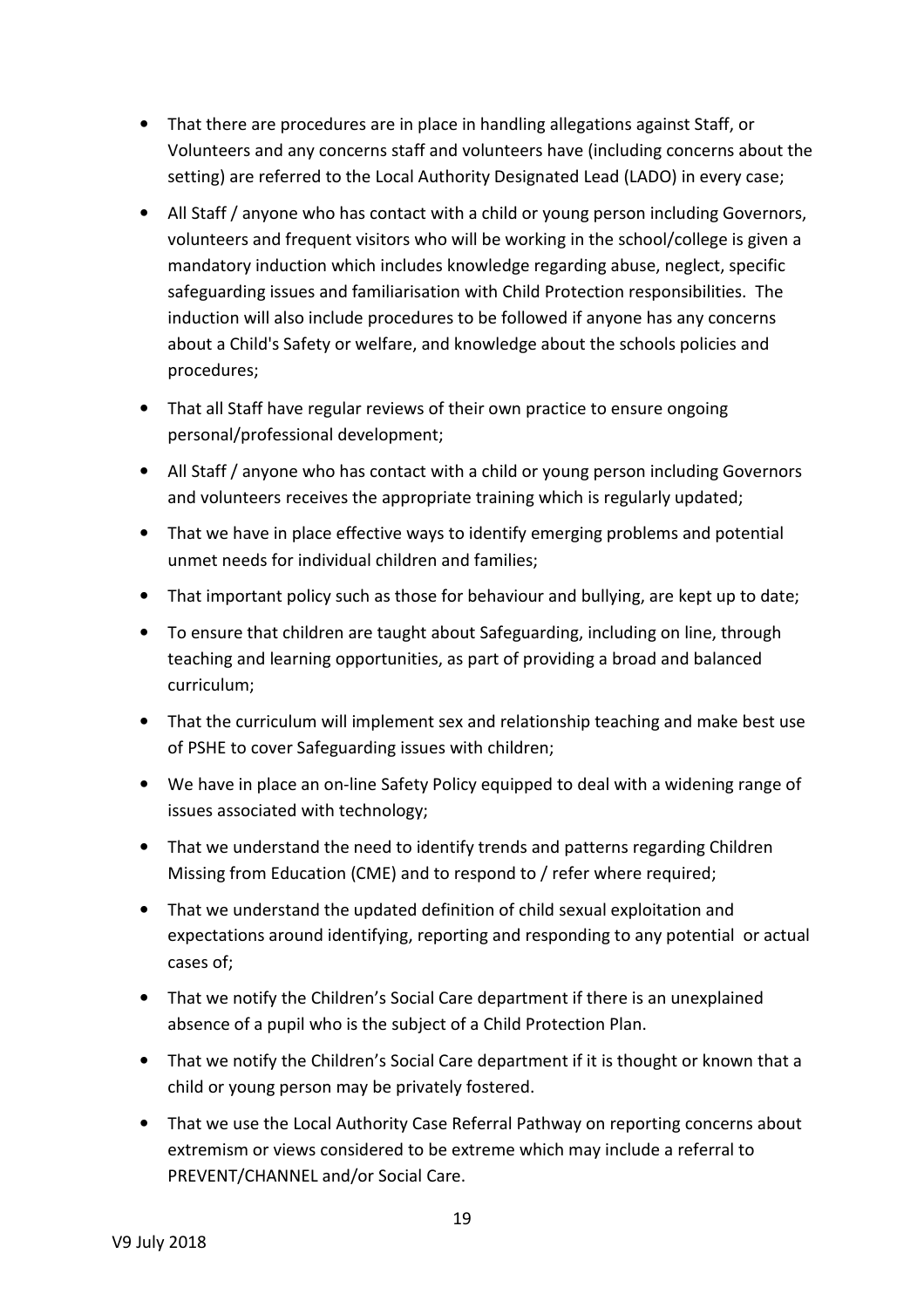- Acting on the 'Learning from Serious Case Reviews' see appendix A;
- Ensures that all Staff (governors and volunteers) are made aware of the Confidential Reporting Code (Whistle Blowing 2015).
- That all Child Protection records are kept centrally, kept up to date, are secure and reviewed annually.
- Making sure that the Child Protection/Safeguarding Policy is available to parents and carers as appropriate including displaying on the school's website.

#### 4.4 Creating a safe environment:

- We will ensure that All Staff / anyone who has contact with a child or young person including Governors and volunteers are competent to carry out their responsibilities for Safeguarding in promoting the welfare of children by creating an environment and an ethos whereby all Staff including volunteers feel able to raise concerns, along with being supported in their Safeguarding role.
- We will endeavour to create a culture of listening to children, taking account of their wishes, feelings and voices both in individual decisions and in the School's development (use of a Schools counsel or similar).
- That the building; including its surroundings, are safe and one where children can feel safe.
- That parents/carers know about our principles in Safeguarding, who along with the local community are made familiar with including making public on our website and are able to participate in any policy, procedure or initiatives which contributes to the safety of the children in that local community.
- That we have clear protocols on reception for visitors and contractors with procedures in place to ensure the appropriate questions are asked and checks made in line with KCSIE and Derbyshire County Council requirements regarding the Single Central Record.
- We recognise the host families, homestays/exchange visits abroad and the need to provide safe provision and exchanges. We have a system in place, ensuring the suitability of adults in families when arranging hosting and exchanges;
- We recognise that where our school/college places a pupil/student we are responsible for the safeguarding of that pupil/student and will check and review those arrangements to reassure ourselves of those safeguarding arrangements and that of the health, safety &wellbeing of that pupil/student. We will obtain written confirmation from the provider that checks have been carried out on individuals working in any such arrangement;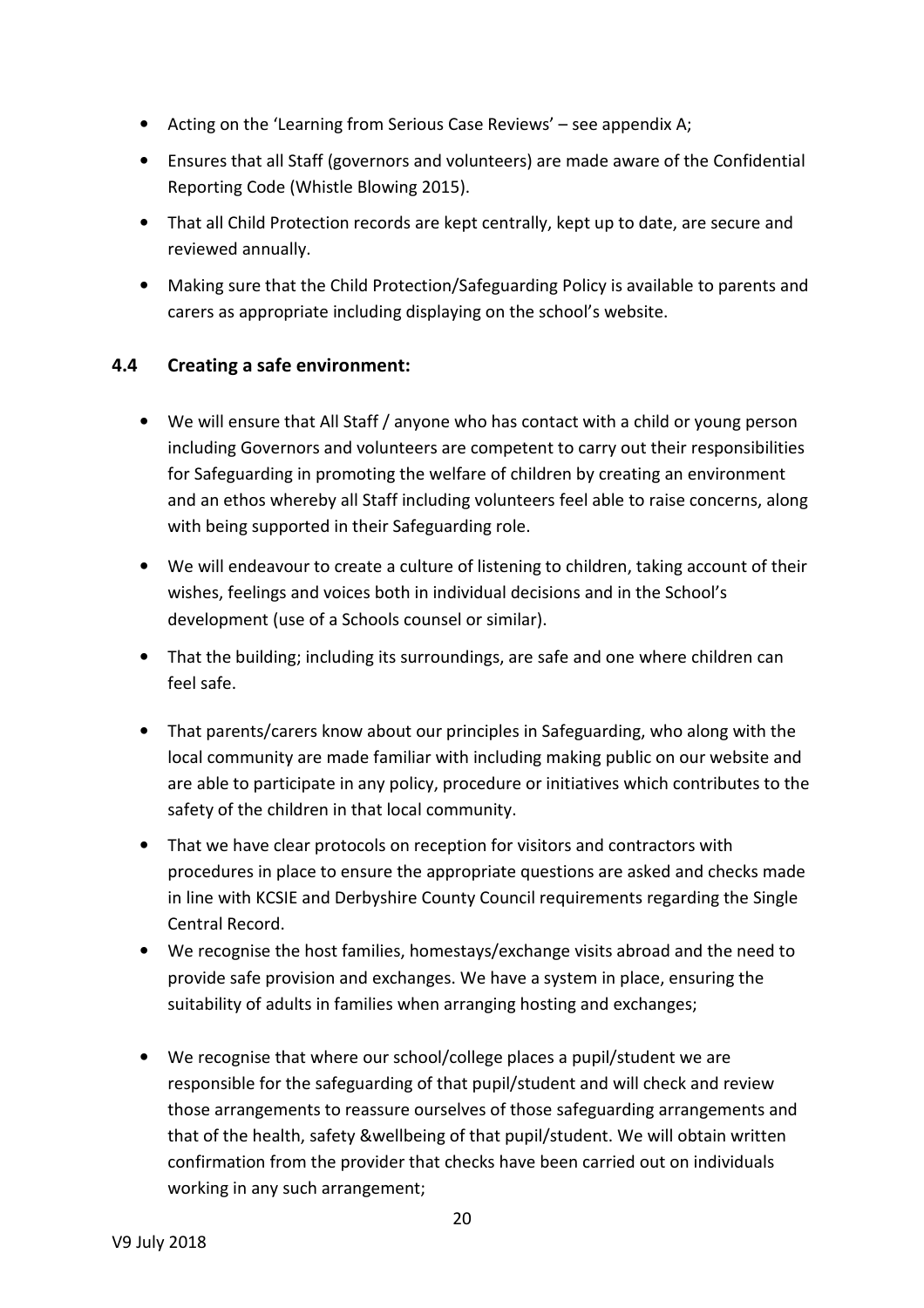#### 4.5 Recruitment, Staffing:

- We must prevent people who pose a risk of harm from working with children by adhering to statutory responsibilities to check all staff who work with children, taking proportionate decisions on whether to ask for any checks beyond what is required;
- We must, where relevant, check the identity of a person being considered for appointment and their right to stay in the UK;
- We must undertake overseas checks if a staff member being employed or has returned from a period of employment from abroad;
- We must ensure staff and volunteers undergo appropriate checks via the Disclosure and Barring Service (DBS) relevant to their post and this includes any Prohibition checks necessary for the post;
- We must be aware of the Disqualification by Association rules; having a relevant procedure in place which can be applied if required;
- We must have procedures in place to make a referral to the Disclosure and Barring Service (DBS) if a person in regulated activity has been dismissed, removed due to Safeguarding concerns, or would have been had they not resigned; aware that this is a legal duty;
- That we make use of the DBS Service where appropriate;
- That applications are scrutinised and further enquiries are made and evidenced around any clarification or need for further exploration;
- We must have at least one person on any appointment panel who has undertaken Safer Recruitment Training, including a Governor (School may choose their training ensuring at a minimum it covers the 'Keeping Children Safe Guidance', and equips them with the necessary knowledge and skills);
- We must pursue references with measures in place to ensure scrutiny and to verify all potential staff;
- Raise an alert with a senior member of the leadership team if there are gaps in references and / or any missing references;
- That our Volunteers are adequately supervised, being aware of the differences between supervised and unsupervised interaction with the children and have risk assessments in place for volunteers in the school undertaking activities with the children;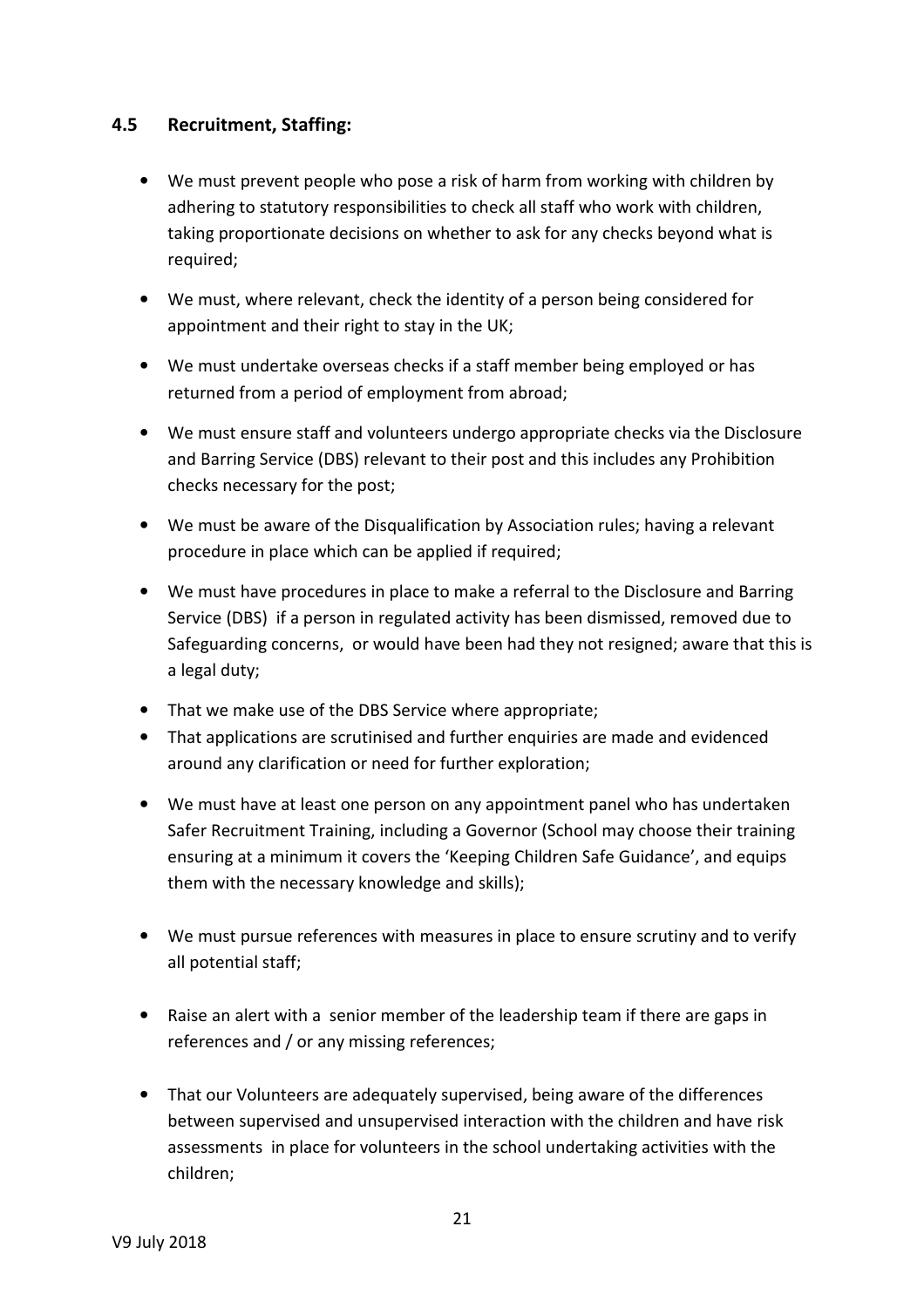- That all our governors have the enhanced DBS and other checks that may be required;
- That we understand the requirements if schools are hiring out their premises or use staff from their setting around asking the relevant questions, making sure checks are in place to ensure safeguarding the children / young people who attend clubs, holiday schemes and other activities on their premises;
- We will be mindful of who we are hiring our premises to and refuse the hiring of premises for any activity deemed not in the interests of the children/young people the school/college, the local community and or viewed to be inflammatory e.g. banned political groups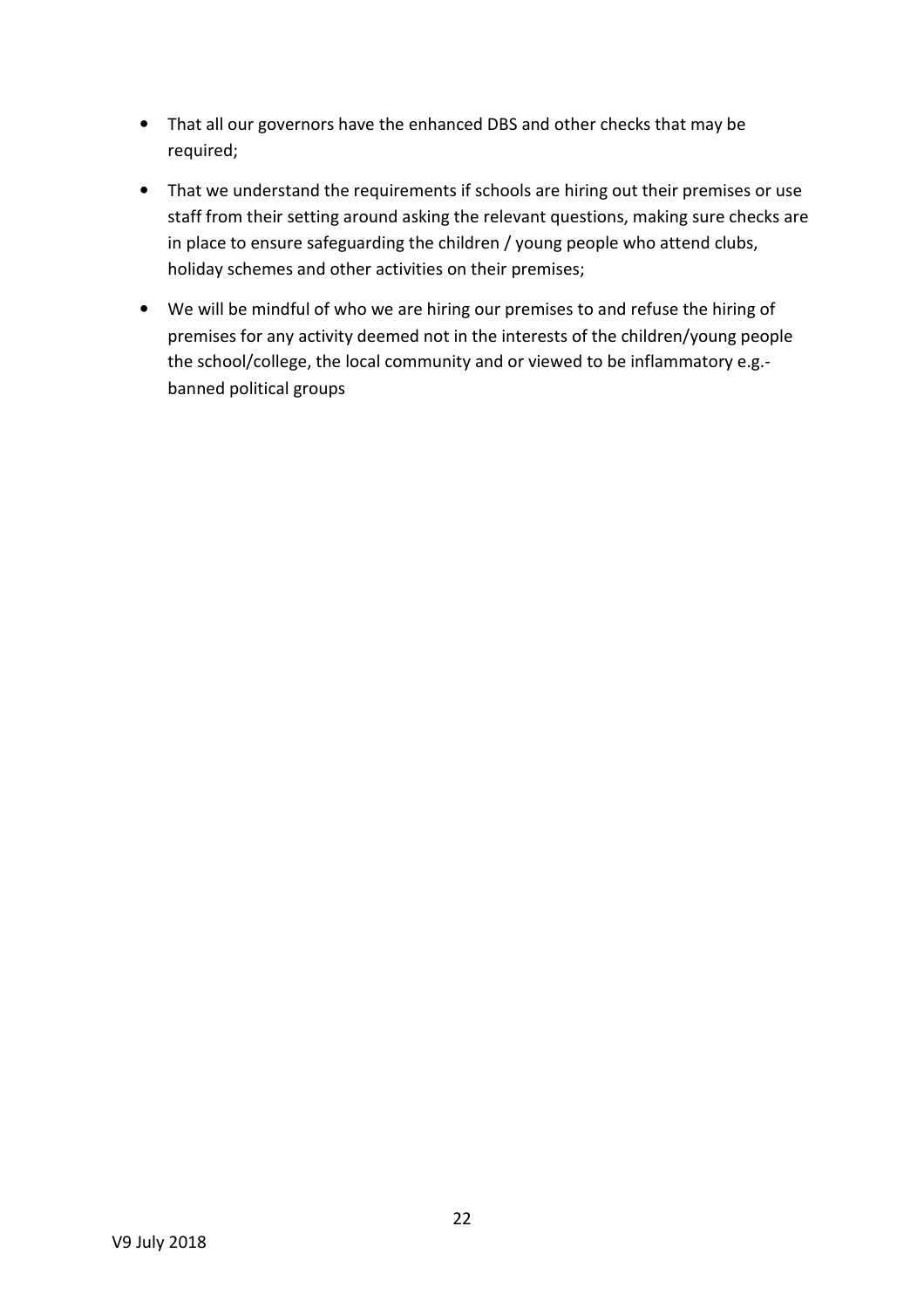| The Lead Designated Safeguarding Lead is:                                                  | Miss Jennie Gill |
|--------------------------------------------------------------------------------------------|------------------|
| The Designated safeguarding leads(s) are:                                                  | Miss Jennie Gill |
| The Appointed Teacher for Looked after children:                                           | Miss Jennie Gill |
| The Appointed Teacher for SEND:                                                            | Miss Jennie Gill |
| The Designated Lead(s) is/are for Anti- Bullying:                                          | Miss Jennie Gill |
| The Designated Link Governor for Safeguarding is: Mr James Beeston                         |                  |
| The Designated Link Governor for Anti- Bullying is: Mr Kevin Dean                          |                  |
| The Designated link Governor for Looked after Children (Child in Care) is: Ms Eleanor Wood |                  |

Other Pastoral Members who take responsibility for safeguarding are: All our Staff

# 5 Safeguarding Processes and Procedures

The School will deliver its responsibilities for identifying and acting on early help needs, Safeguarding and Child Protection in line with the policies and procedures identified in the Derby City & Derbyshire Safeguarding Children's Board Policies and Procedures Guidance.

The Threshold Document is available and assists with meeting a child's needs in Derbyshire and can be found in the Derbyshire & Derby City Safeguarding Board Procedures This document should be used to help identify the level of concern and next course of action.

## 5.1 Early Help

All Staff / anyone who has contact with a child or young person including Governors and volunteers are made aware of what Early Help means, how to identify emerging needs and understanding their role within it. This means sharing information and having discussions with the Designated Safeguarding Lead, liaising with other professionals and supporting children identified in the school (i.e. potentially vulnerable and those who are vulnerable) who may therefore need Early Help intervention.

The provision of Early Help Services should form part of a continuum of help and support to respond to the different levels of need of individual children and families – for more information School all Staff can refer to Derbyshire's 'Early Help Offer' and Starting Point https://www.derbyshire.gov.uk/social\_health/children\_and\_families/support\_for\_families/ default.asp?VD=startingpoint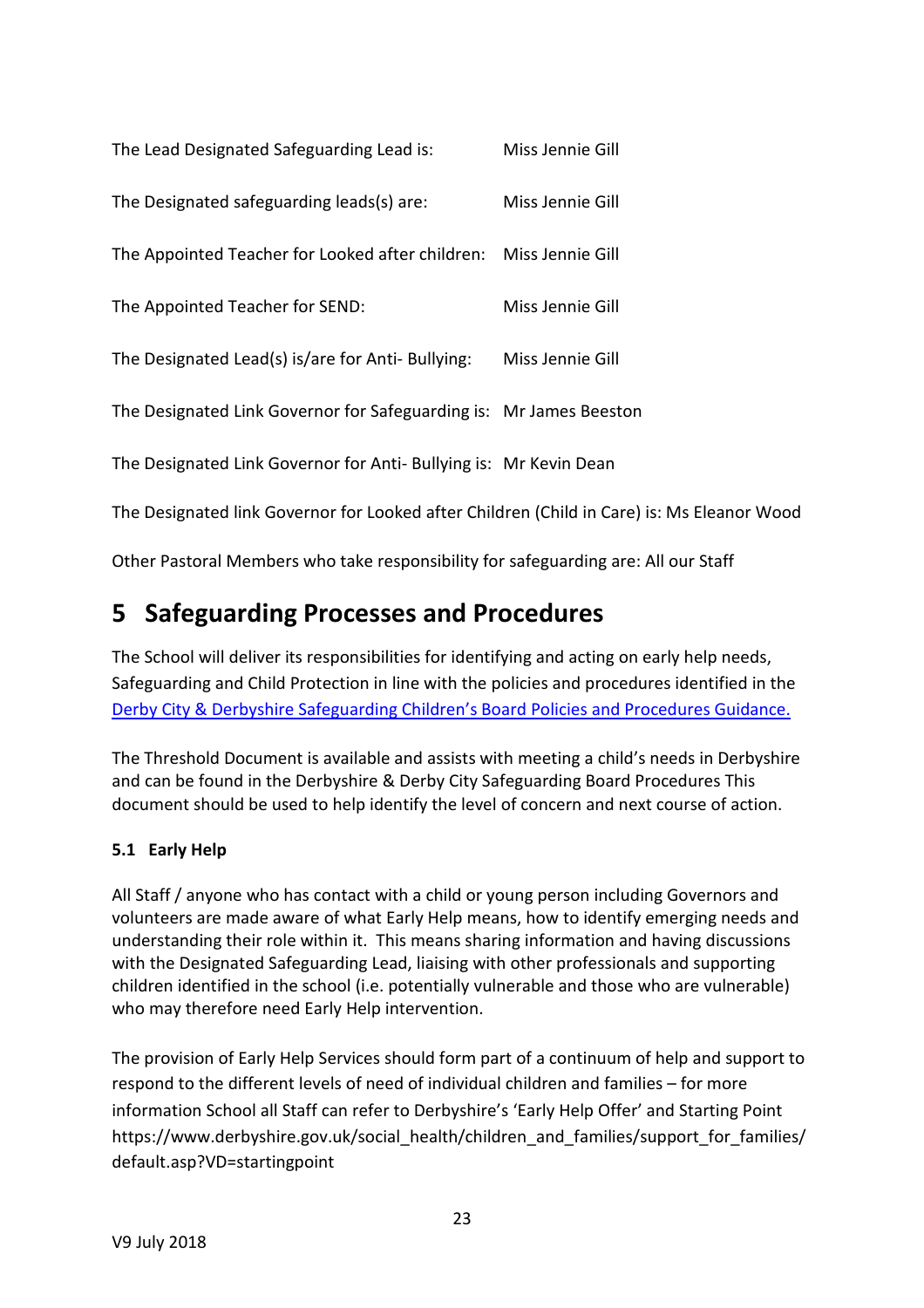Those who are providing their own early help provision in the school can demonstrate they have a framework and structures to support the work including information sharing, procedures around step up into Childrens social care, robust recording & advice, and support to staff in early help activity.

Starting Point is Derbyshire's first point of contact and referral service for Children; including advice, support and next steps. This includes a professional's advice line and this is available for the Designated Safeguarding Lead to use.

The school will follow the referral process for all Early Help requests by using an electronic form made available on the Derbyshire County Council website.

When an online form is received, they are screened, and advice is given around the next steps when early help support for the child and family is being requested.

In all cases the Senior Practitioner/MAT Early Help Manager will decide which service is best placed to meet that child's needs. This manager will contact the school and discuss. Those that meet a threshold will be passed to either the Multi-Agency Team or Children's Social Care for assessment.

#### 5.2 Referring to Children's Social Care

South Darley CE Primary School will ensure all Staff / anyone who has contact with a child or young person including Governors and volunteers that if any have concerns about the welfare and safety of a child, discussions take place with the Designated Safeguarding Lead as soon as they are aware or know about a concern and the Designated Safeguarding Lead reports that concern as soon as possible. The Designated Safeguarding Lead will act upon the information received; however, we also recognise any one can make a referral into social care.

Where welfare and safeguarding concerns are identified e.g. as a child having an injury or has made a disclosure of sexual abuse, this is a child protection concern and safeguarding procedures must be followed. A telephone referral must be made to Starting Point Derbyshire's first point of contact for children and younger adults for referral into Children's Social Care.

If the child has been the subject of an Early Help Assessment then a chronology, a copy of the assessment, together with a copy of the Multi-Disciplinary Plan, and any supporting document evidence to support a threshold should be attached to the written confirmation. If the professional does not have a copy, reference to the completed Early Help Assessment should be made in the written confirmation. Details within the reference should include: who undertook the Assessment, and their contact details if known. For Starting Point to provide feedback an e mail contact must be provided and name of the person nominated in school to receive that feedback.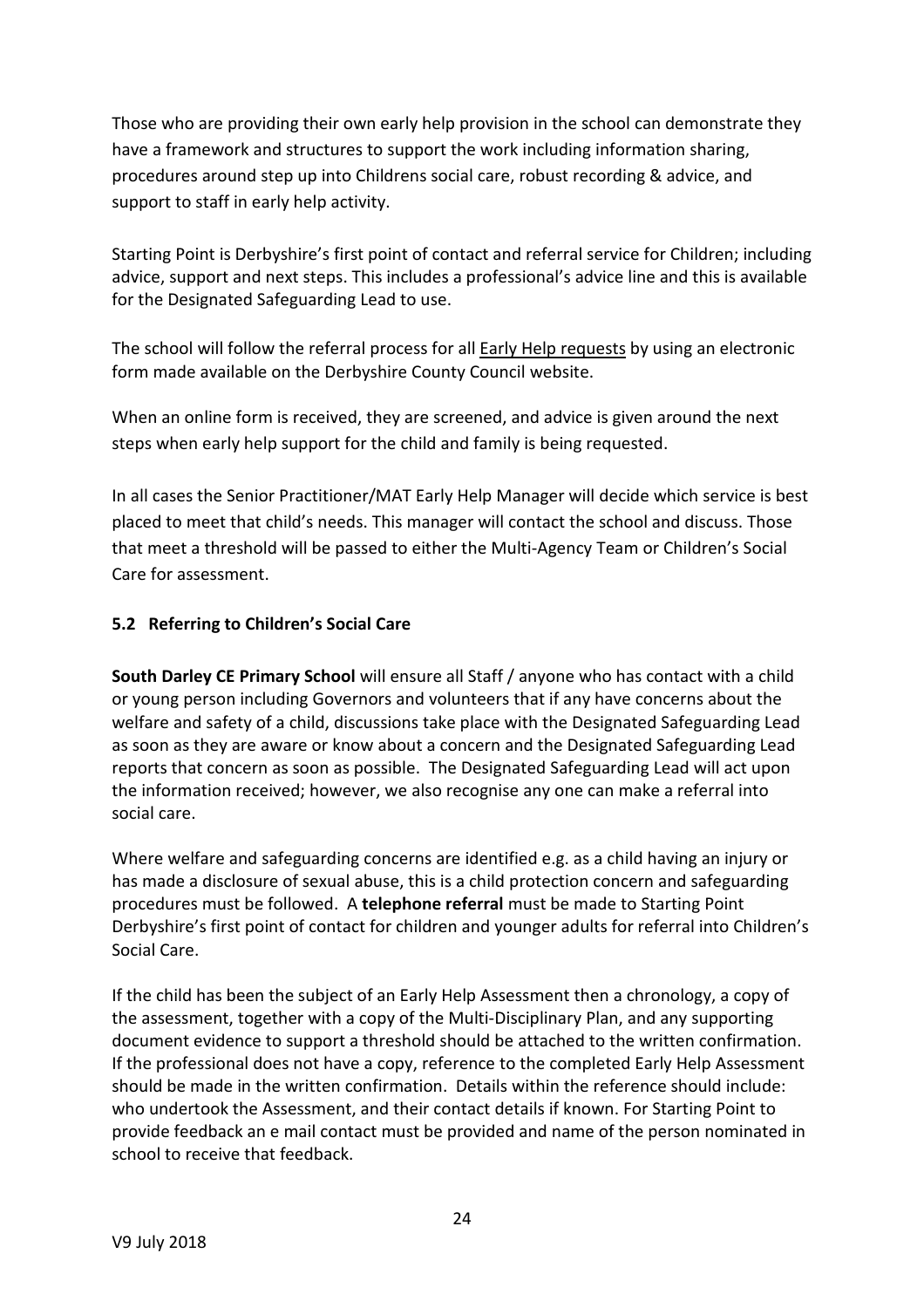When a member of Staff, volunteer, parent, practitioner, or another person has concerns for a child, and if the school are aware that the case is open to the Multi-Agency Team they should discuss with the Allocated Worker or their manager to request escalation to Children's Social Care. If the child does not at that time have a lead professional or allocated Social Worker the school should contact Starting Point.

Schools should ensure they have spoken to the family about their concerns and proposed actions unless to do so would place the child at significant risk (imminent danger because of a disclosure made); the decision not to inform parents/carers must be justified and the details recorded. If a child makes a disclosure or presents with an injury, it is imperative that advice is sought immediately prior to the child returning home and as soon as the school become aware of this.

Essential information for making a referral includes:

- Full names and dates of birth for the child and other members of the family.
- Address and daytime phone numbers for the parents, including mobile.
- The child's address and phone number.
- Whereabouts of the child (and siblings).
- Child and family's ethnic origin.
- Child and family's main language.
- Actions taken and people contacted.
- Special needs of the child, including need for an accredited interpreter, accredited sign language interpreter or other language support.
- A clear indication of the family's knowledge of the referral and whether they have consented to the sharing of confidential information;
- The details of the person making the referral.

Other information that may be essential:

- Addresses of wider family members;
- Previous addresses of the family;
- Schools and nurseries attended by the child and others in the household;
- Name, address & phone number of GP/Midwife/Health Visitor/School Nurse;
- Hospital ward/consultant/Named nurse and dates of admission/discharge;
- Details of other children who may be in contact with the alleged abuser;
- Details of other practitioners involved with the family;
- Child's legal status and anyone not already mentioned who has parental responsibility;
- History of previous concerns and any previous CAF or Initial Assessments completed;
- Any other information that is likely to impact on the undertaking of an assessment or Section 47 Enquiry.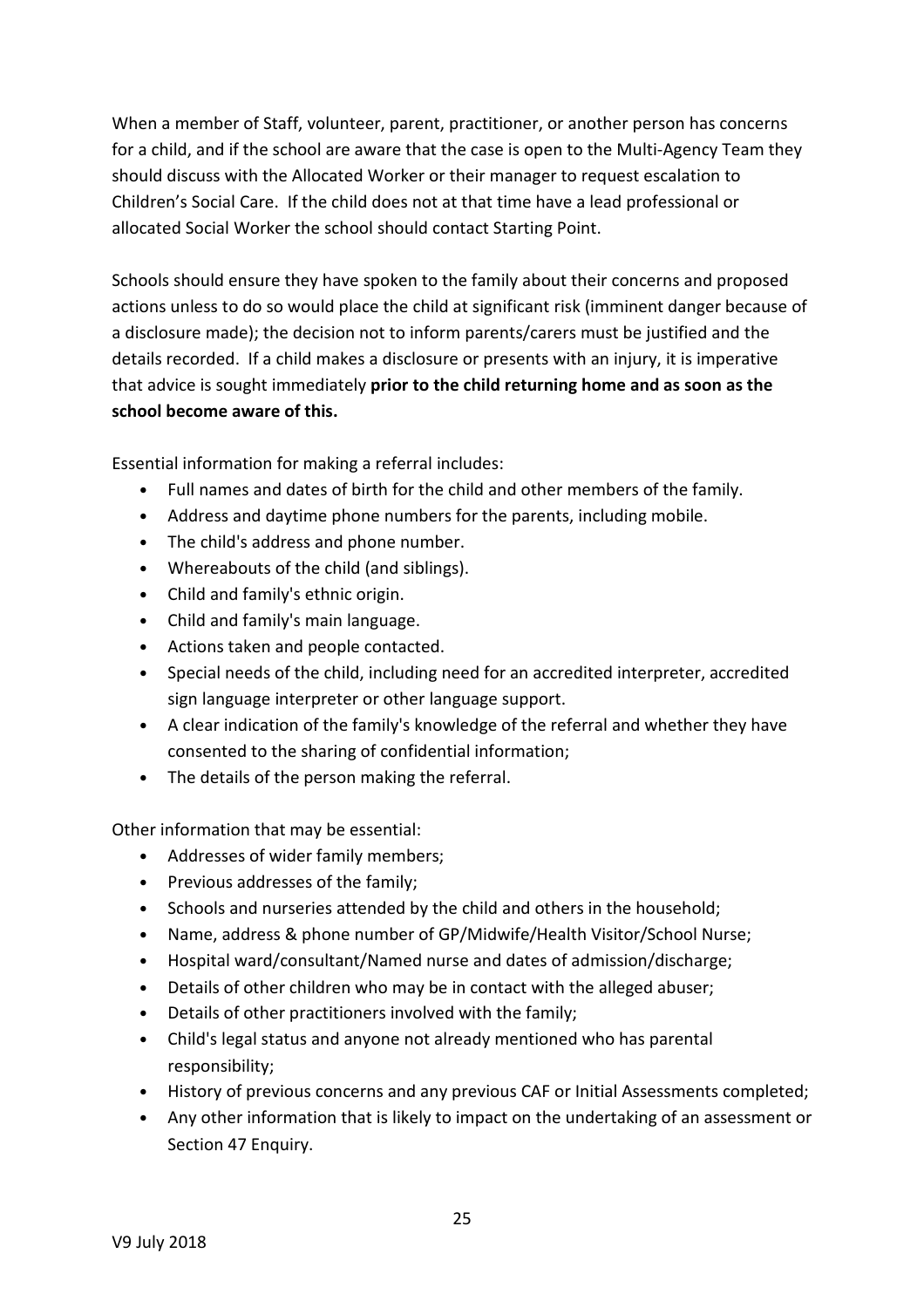Where there is a difference of professional opinion Schools / colleges are able to escalate their concerns using the Derby City & Derbyshire Escalation Policy available on the Derbyshire Safeguarding Board's website:

#### 5.3 Records

All concerns about a child will be recorded and records kept. This record will be a separate child protection/welfare record held on a separate child protection file and each concern clearly recorded with all decisions, actions taken and with outcomes and feedback to the referrer. We will endeavour to keep centralised records, hold them as private and confidential records but allow access to key staff that is designated in a role to safeguard children at the school.

We will follow the Local Authorities' current guidance on the Child Protection Record Keeping Guidance for Schools (including Transfer, Storage & Retention - July 2017) and await any instruction with regard to the National Inquiry into Child Sexual Abuse (historical Child Protection records on children and records on staff where there are allegations). We will therefore not destroy any child protection/welfare records including records which hold information on allegations against staff and any other person working in the school or connected to the school.

#### 5.4 Recruitment

This school will ensure that Safer Recruitment practices are always followed and that the requirements outlined in the statutory guidance 'Keeping Children safe in Education" and any supporting DBS documentation are followed in all cases.

All interview panels will have at least one member who has undergone Safer Recruitment Training with the necessary skills and knowledge. We will in all cases for example check on;

- the identity of candidates;
- a check of professional qualifications;
- the right to work in the UK;
- make overseas checks where relevant:
- ask for and follow up at least two references;
- scrutinise applications for gaps in employment;
- Include at least two questions regarding safeguarding.

We will have a Single Central Record which will cover all Staff, including Governors, and volunteers, frequent visitors, agency and supply, and others according to their role and responsibility. We will ensure this record is regularly updated and reviewed in line with National and Local requirements.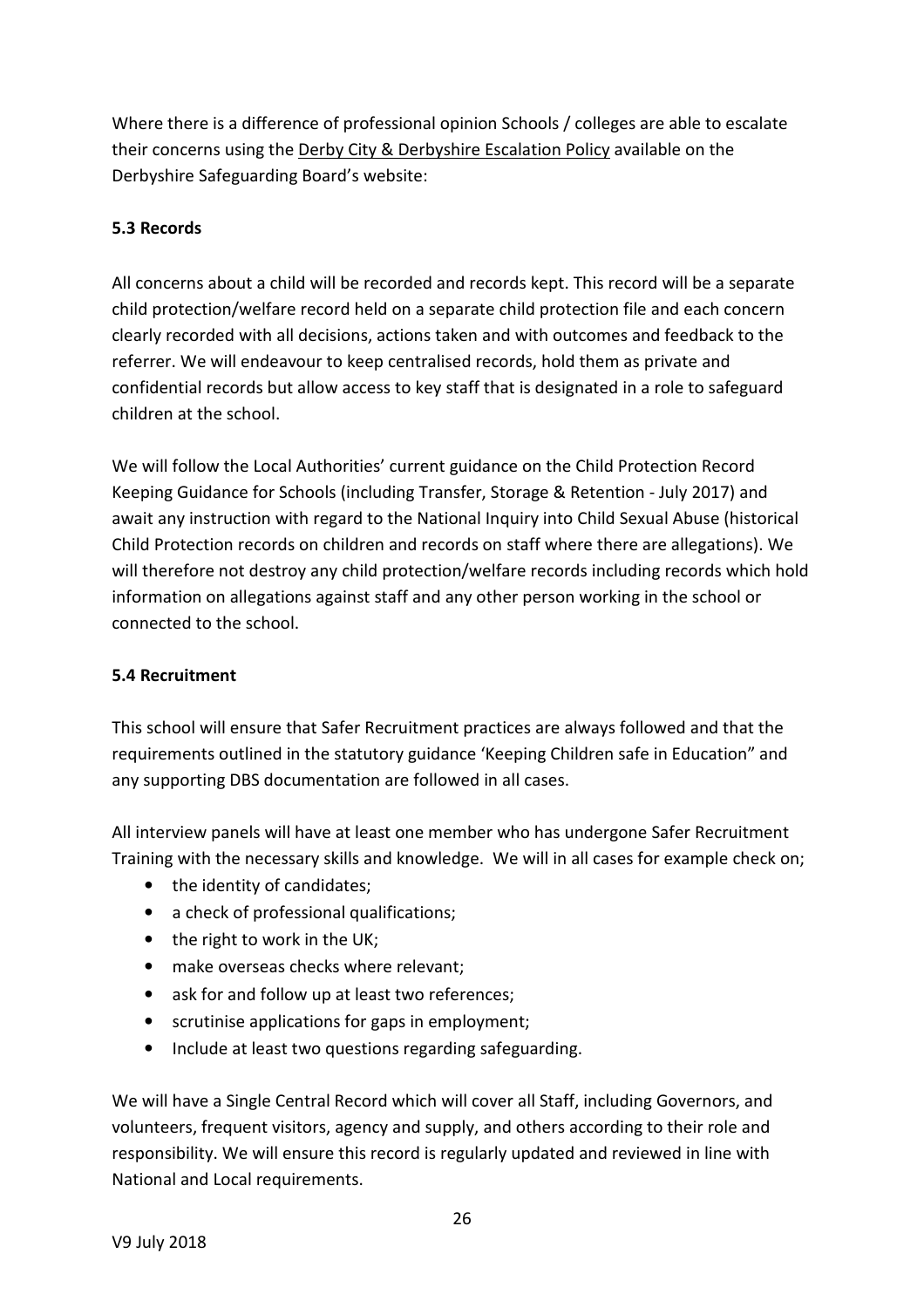For Independent Schools, including Academies and Free Schools, this will also cover all members of the Proprietor body.

We will ensure that all Staff / anyone who has contact with a child or young person including Governors and volunteers are aware of Government Guidance on Safer Recruitment and Safer Working Practices and that the recommendations are followed.

We will ensure there is a Staff Code of Conduct, ensuring all Staff / anyone who has contact with a child or young person including Governors and volunteers are familiar with Safer Working Practices.

This also includes advice on conduct, safe use of mobile phones and guidance on personal / professional boundaries in emailing, messaging, or participating in social networking environments.

We will ensure that Safeguarding considerations are at the centre of each stage of the recruitment process and if in any doubt will seek further HR and or legal advice.

#### The Disclosure and Barring Service (DBS);

The Disclosure and Barring Service (DBS) helps employers make Safer Recruitment decisions which helps preventing unsuitable people from working with vulnerable groups, including children.

The DBS are responsible for:

- Processing requests for criminal records checks
- Deciding whether it is appropriate for a person to be placed on or removed from a barred list
- Placing or removing people from the DBS Children's Barred list and Adults' Barred list for England, Wales and Northern Ireland
- Providing an online DBS service

The DBS search police records and in relevant cases, the barred list information, before issuing a DBS certificate to the applicant.

A DBS check will be requested as part of the pre-recruitment checks following an offer of employment, including unsupervised volunteering roles, and staff engaging in regulated activity, where the definition of regulated activity is met.

We will have a clear understanding of what regulated activity is and implications for volunteers in the school/college. This may mean undertaking risk assessments on any activity.

We will follow advice on DBS checks as detailed by this guidance and this will include: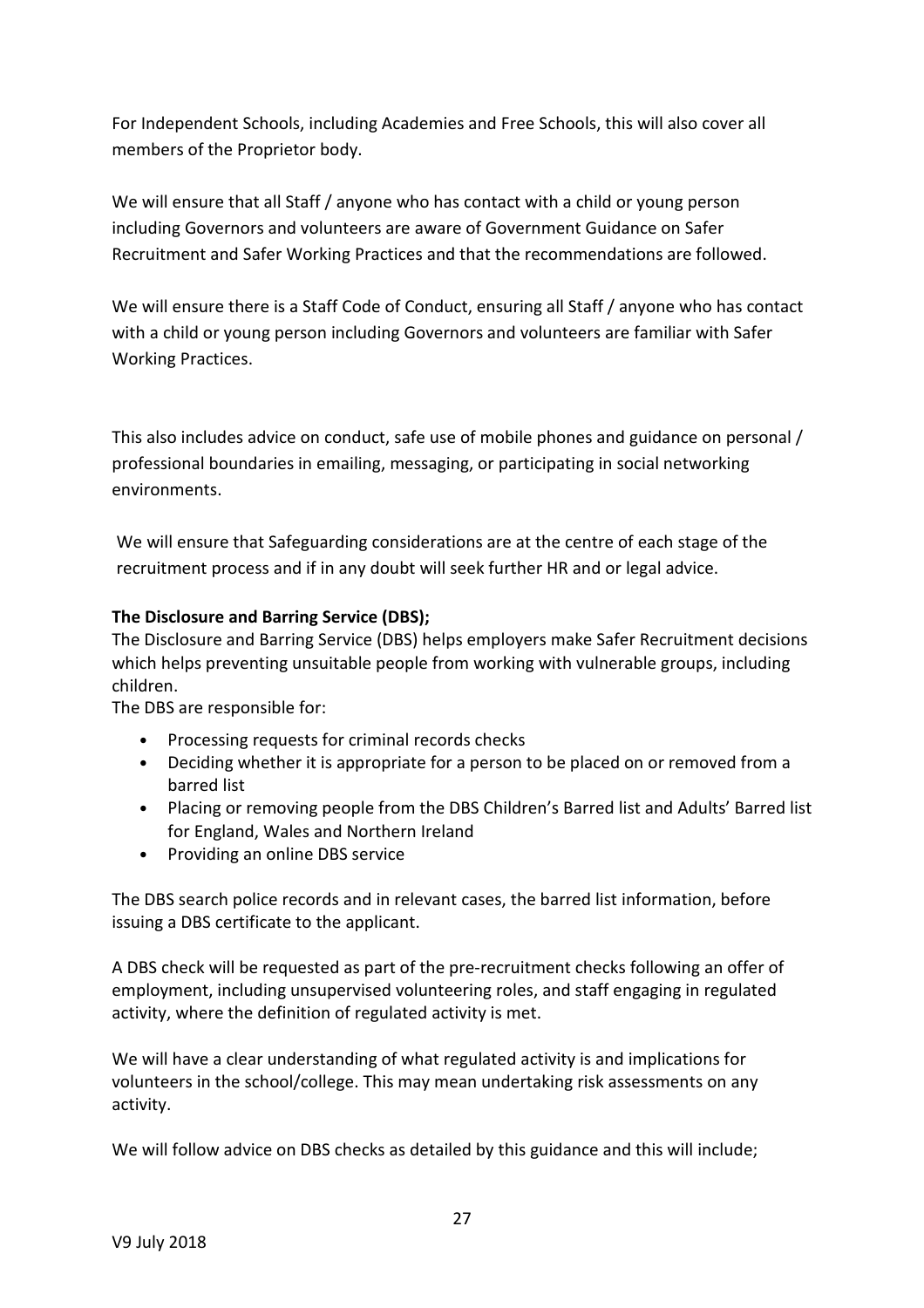- Where relevant a separate Barred Check List has been completed;
- That individuals are not disqualified from working with children under the Child Care (Disqualification) Regulations 2009 and will adhere to any changes made to this;
- A check to include a Secretary of State Prohibition Order (Teacher Prohibition Order) and this may mean on Teaching Assistants;
- A Section 28 Direction Check where relevant, which prohibits or restricts a person from taking part in any management of an Independent school, including Academy or Free school.

#### 5.5 Dealing with allegations against staff and volunteers who work with children

The School will adhere to the procedures set out under 'Allegations Made Against Professionals' (allegations of abuse by teachers and other staff), this can be found on the Derbyshire & Derby City Safeguarding Procedures

If a member of staff has concerns about another member of staff, then this will be referred to the Head teacher/Principal. Where there are concerns about the Head teacher or Principal this will be referred to the Chair of Governors. We will ensure that all allegations are discussed with the Local Authority Designated Lead (LADO) in every case using the Derby and Derbyshire LADO referral form and this is done by an appropriate member of the Senior Management Team.

The school will ensure we have followed all the necessary duties and processes under this process and under Whistle Blowing and this will be undertaken in accordance with guidance's:

Where there are allegations that are substantiated, the School will fully ensure any specific actions are undertaken on management and exit arrangements as outlined in the

#### Keeping Children Safe in Education statutory Guidance for schools/colleges

#### Derby City & Derbyshire safeguarding Board Procedures

#### 5.6 Important contact details

Starting Point:

Tel: 01629 533 190

24/7, 365 days per week Derbyshire contact and referral service for concerns that a child is suffering or at risk of significant harm.

All other requests for support for children and their families use an on line referral form www.derbyshire.gov.uk/startingpoint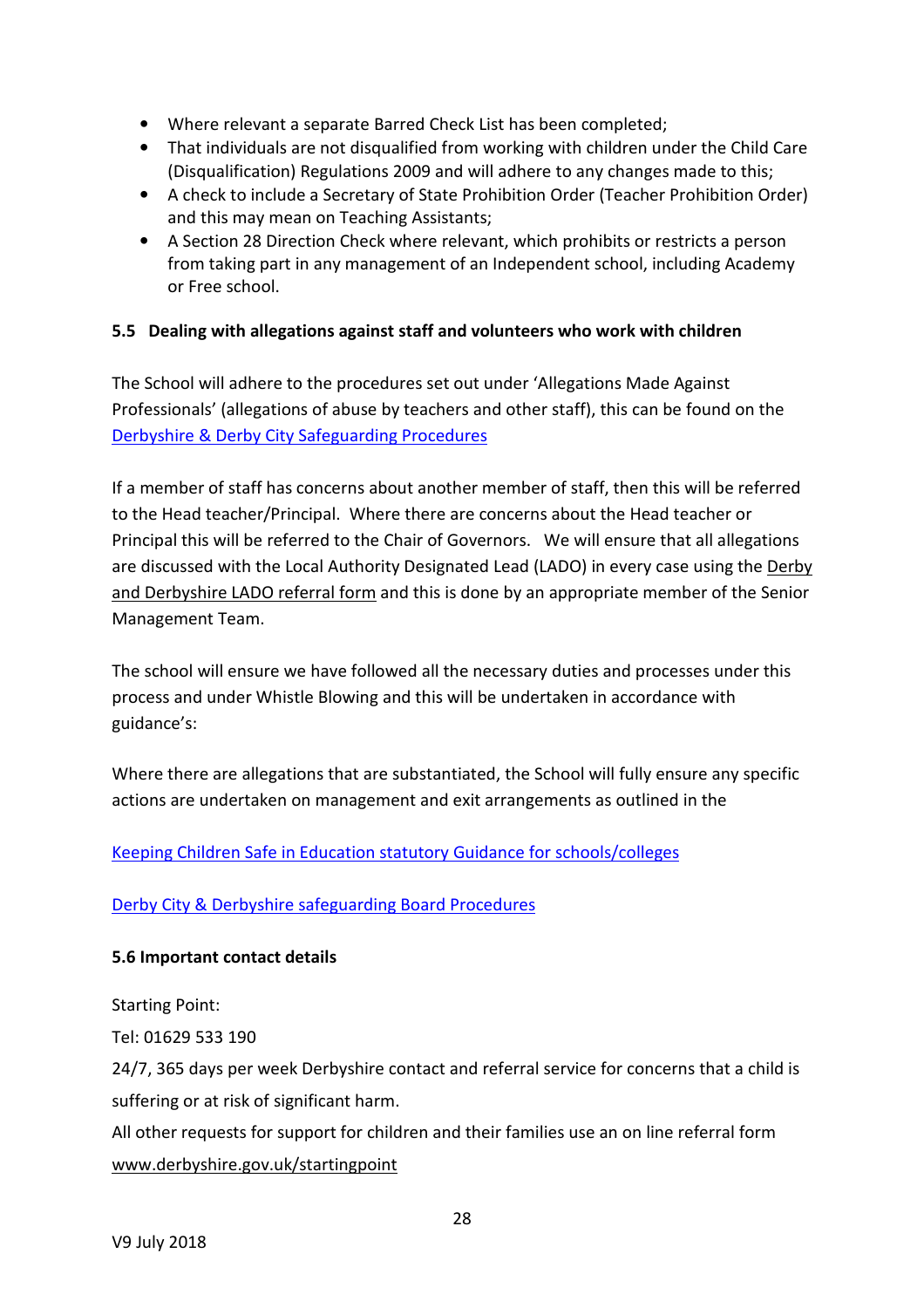Call Derbyshire (Derbyshire adults 18+): Tel: 01629 533 190

LADO (Local Authority Designated Officer)

Professional.Allegations@derbyshire.gov.uk

Police Non Emergencies: 101

DfE- one single access web link to access all local authority's reporting webpage or phone number for any concerns/worries about a child, young person and vulnerable adults Report Child Abuse

| <b>Child Sexual Abuse</b>         | CFOP:              |
|-----------------------------------|--------------------|
| <b>NSPCC - National Helpline:</b> | Tel: 0808 800 5000 |
| Childline:                        | Tel: 0800 11 11    |

#### Prevent:

Seamus Carroll is the lead officer for Prevent at Derbyshire County Council Email: - seamus.carroll@derbyshire.gov.uk Tel: 01629 538494 Mobile: 07771 980107

Derbyshire Police 101- can route non urgent referrals through to the PREVENT Team

# 6 Management of the Policy

The Governing Body/Proprietor/Trustee will;

- Ensure all governors are effective in the management of safeguarding;
- Ensure all Staff including all other governors and volunteers read and have access to the policy
- That it is displayed on the school's/college's website
- That is overseen to ensure its implementation
- Review its content on an annual basis.

The Head Teacher will report annually on Safeguarding activity and progress within the School to the Governing Body.

An appointed Designated Safeguarding Lead will complete the S175 Safeguarding Audit and with an Action Plan which will be used to report on Safeguarding activity and progress. A copy of which will be submitted to the CPM for Schools at Derbyshire County Council. This will be held on file & reported to the Derbyshire Safeguarding Children's Board.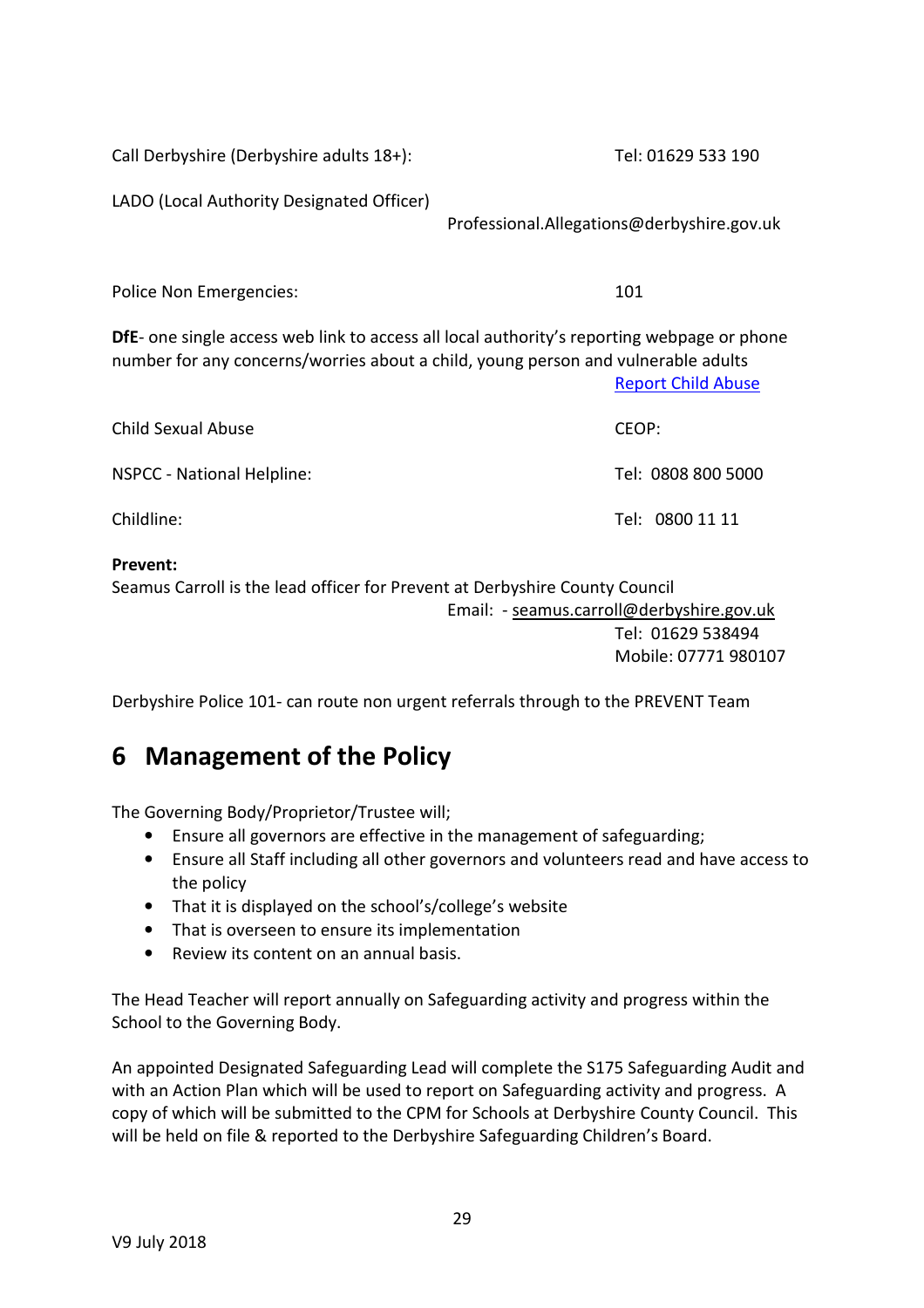The Head Teacherl should report any significant issues to the Chair of the Governing Body that may have an impact on Safeguarding in the School and using the processes with the Local Authority to report.

## Signed by:

Proprietor/ Chair of Governors **Head Teacher/Principal** 

Dated **Dated Dated Dated**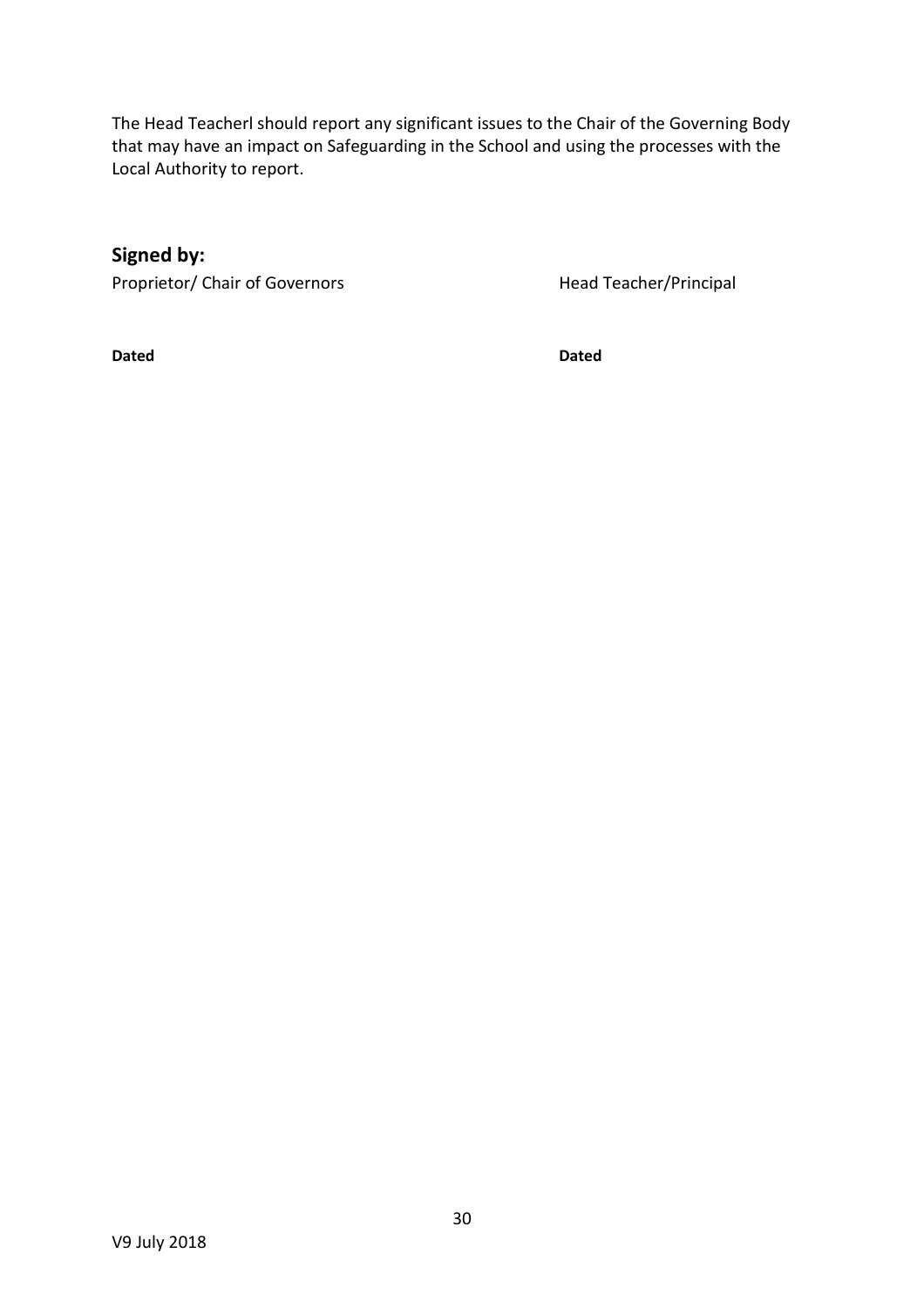#### Appendix A:

# Learning from Serious Case Reviews (SCRs) and Serious Incident Learning Reviews (SILRs)

Derbyshire Safeguarding Children Board recognises the importance of learning and improving from our experiences in this area. A range of learning and themes from SCRs and SILRs have been identified from our most recent reviews, and from the preceding years.

In 2012 we have learnt that:

Babies are particularly at risk from abuse and neglect including:

- Shaking
- Co-sleeping
- Domestic abuse
- Methadone used as a soother
- Lack of ante-natal assessment

Teenagers - a quarter of all SCRs/SILRs have been about the serious injury or death of a teenager. Issues include:

- Suicide/self-harm
- Child sexual exploitation (CSE)
- Offending behaviour
- Missing from school, home or care
- Difficult to engage

Parents- the death or serious injury of children and young people often has contributory factors including:

- Substance misuse
- Mental health
- Domestic abuse
- Hostility/non-engagement
- Disguised compliance
- Violent men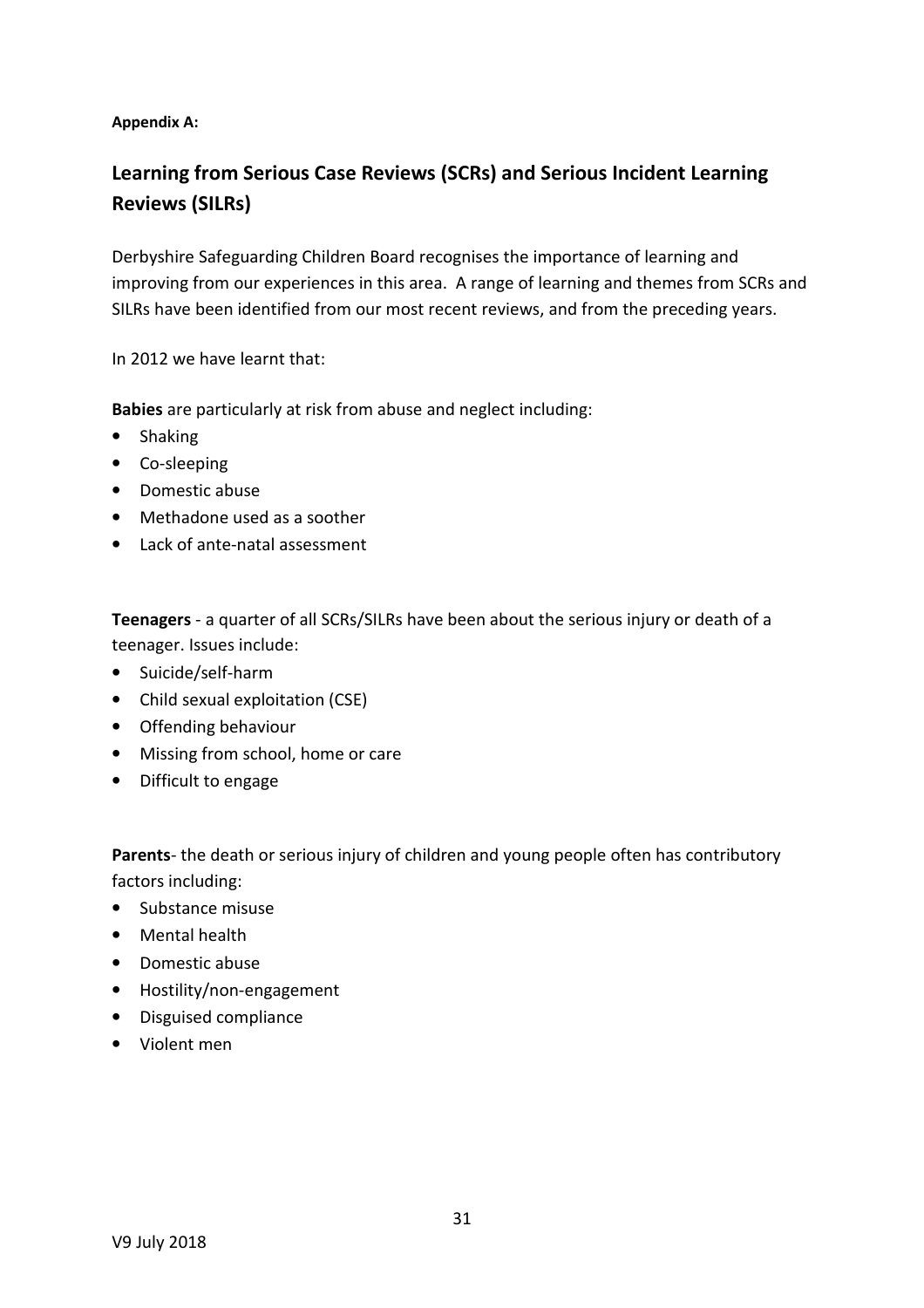It is vital that themes and learning is shared across all agencies to improve practice and increase safeguards to children and young people. The SCR subcommittee has identified a number of practice developments for professionals including:

- Information gathering, sharing and recording.
- Assessing the complete circumstances of the child and family, including their history.
- Critically analysing all information.
- Ensuring the needs of the child are paramount above those of the parents.
- Seeing a child at home and where they sleep.

In 2013/2014 in summary form we learnt that:

Common Themes:

- Domestic Abuse
- Substance Misuse
- Vulnerabilities of older teenage children
- Suicide/self-harm
- Shaken babies/youngsters
- Disguised compliance from parents/carers
- Agencies should be consulted before closing cases
- Risk to children should be assessed when in contact with perpetrators of domestic abuse
- Not to have overoptimistic or unrealistic expectations of improvements seen or made as it is not likely reflective of past or current risk

In 2016/17 in summary form we learnt that:

- The importance of authoritative practice;
- To be alert to disguised compliance;
- The importance pf professional curiosity;
- To be alert to the possibility of abuse;
- That all professionals to consider the need for an Early Help Assessment;
- Hear the voice of the child;
- Understand and record the child's lived experience.

Learning for Schools from SCR's and Serious Incident Learning Reviews (SIR's)

- Appropriate representation is needed at key meetings- Child Protection Case Conferences
- Effective multi-agency working
- Working more SMART (ly) with children and Young people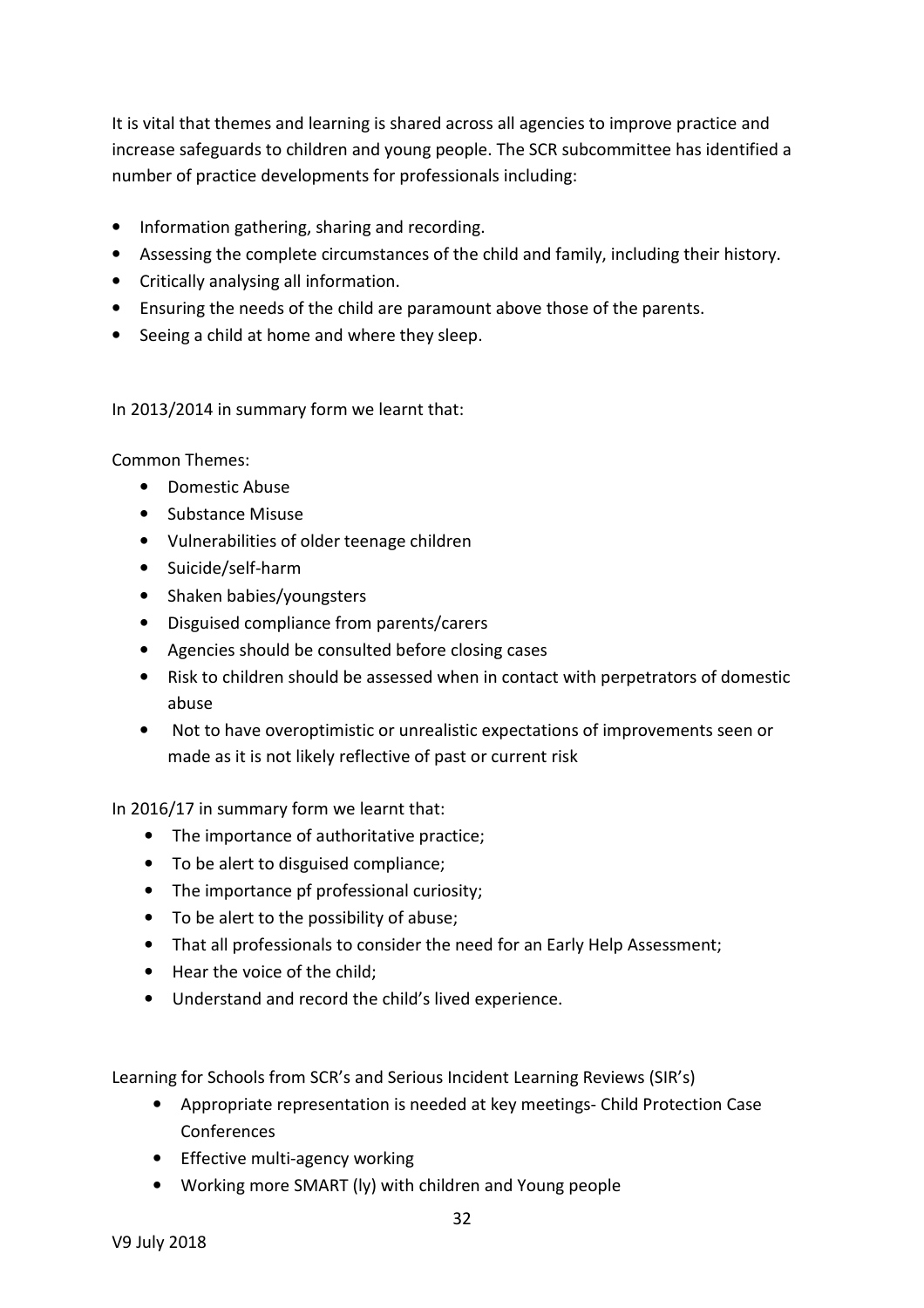- Effective information sharing to inform assessments
- Staff to be curious, inquisitive and ask more questions
- Reflection and constructive challenge for staff when working with vulnerable children and young people
- Staff to observe safer working practices
- Staff to be reminded of a code of conduct and staff to operate by one

From SCR's (East Midlands & wider) in 2015 in summary form we need:

- A requirement for holistic & family based approach to ante-natal care and the importance of recording a full history of parents
- A need for professional curiosity into parental capacity & the mental health of parents
- To find out about the role of fathers/male partners/boyfriends in families
- To understand how mental health issues impact on the welfare & development of young children
- To act upon disrupted education, going missing, school refusal
- To know about the need to distinguish between sexual abuse, sexual exploitation , and or/underage sexual activity
- To identify neglect in disabled children
- A requirement to know about and use escalation & challenge processes provided by a safeguarding board where there are professional disagreements
- To know that when safeguarding teenagers understanding a tension between respecting their autonomy and keeping them safe
- To understand the impact of bereavement, loss and transition for children and especially young people
- Realise and respond to parents who dominate and manipulate TAF meetings (early help/CIN) by disputing points, creating diversions & feigned compliances with recommendations.

#### Relevant SCRs:

Serious Case Reviews, Serious Incident Learning and Thematic Case Reviews and leaning relevant for schools /colleges can be found on the Derbyshire Safeguarding Childrens Board website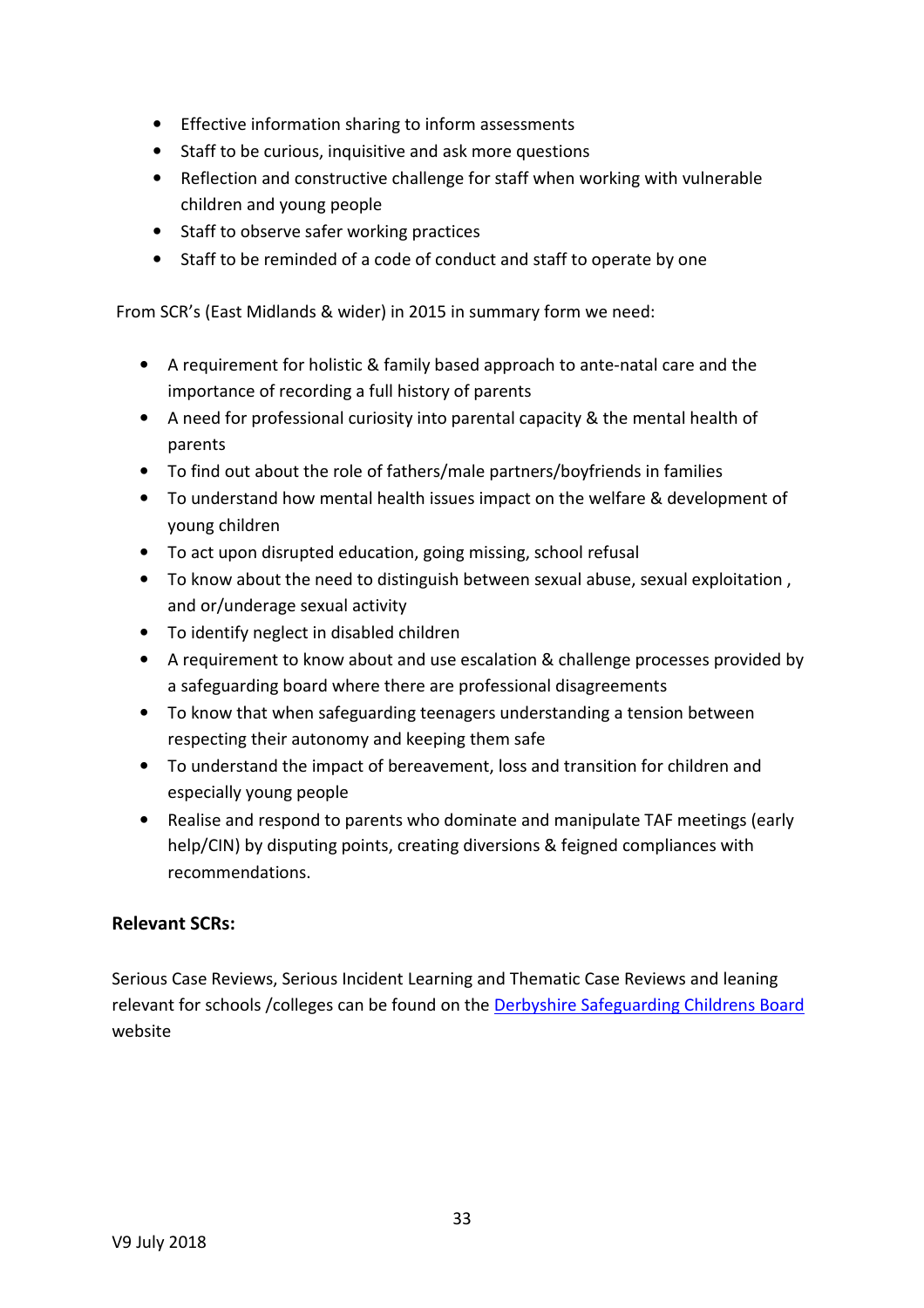#### Appendix B

#### **Schools who have EYFS children in nursery or reception classes**

Please note that the requirements below only relate to the welfare and safeguarding requirements of the EYFS (0-5 years). The learning and development requirements must also be met in full. (Include this appendix therefore only if this applies to your setting)

- Schools are not required to have separate policies to cover EYFS requirements provided the requirements are already met through an existing policy.
- These policies and procedures should be recorded in writing.

#### EYFS welfare and safeguarding requirements - policies and procedures:

Source: Early Years Foundation Stage Statutory Framework (revised 2017) and Ofsted's Inspecting safeguarding in early years, education and skills settings (2016)

| <b>Child</b><br>Protection | $3.4 - 3 - 8$<br>(see above) | The safeguarding policy and procedures must include:<br>an allegation being made against a member of staff (This is<br>included in this schools overarching model child protection<br>& safeguarding policy)<br>the use of mobile phones and cameras in the setting (refer<br>here to the quidance where this is clear and explained in<br>your school and additional guidelines expected in nurseries<br>around use of cameras on premises)                                |
|----------------------------|------------------------------|-----------------------------------------------------------------------------------------------------------------------------------------------------------------------------------------------------------------------------------------------------------------------------------------------------------------------------------------------------------------------------------------------------------------------------------------------------------------------------|
| Suitable<br>person         | $3.9 - 3.13$                 | Providers must tell staff that they are expected to disclose any<br>convictions, cautions, court orders, reprimands and warnings that<br>may affect their suitability to work with children (whether received<br>before or during their employment at the setting). This is explained<br>in more detail in our overarching model child protection &<br>safeguarding policy.                                                                                                 |
|                            |                              | Providers must also meet their responsibilities under the<br>Safeguarding Vulnerable Groups Act 2006, which includes a duty to<br>make a referral to the Disclosure and Barring Service where a<br>member of staff is dismissed (or would have been, had the person<br>not left the setting first) because they have harmed a child or put a<br>child at risk of harm. This is explained in more detail in our<br>overarching model child protection & safeguarding policy. |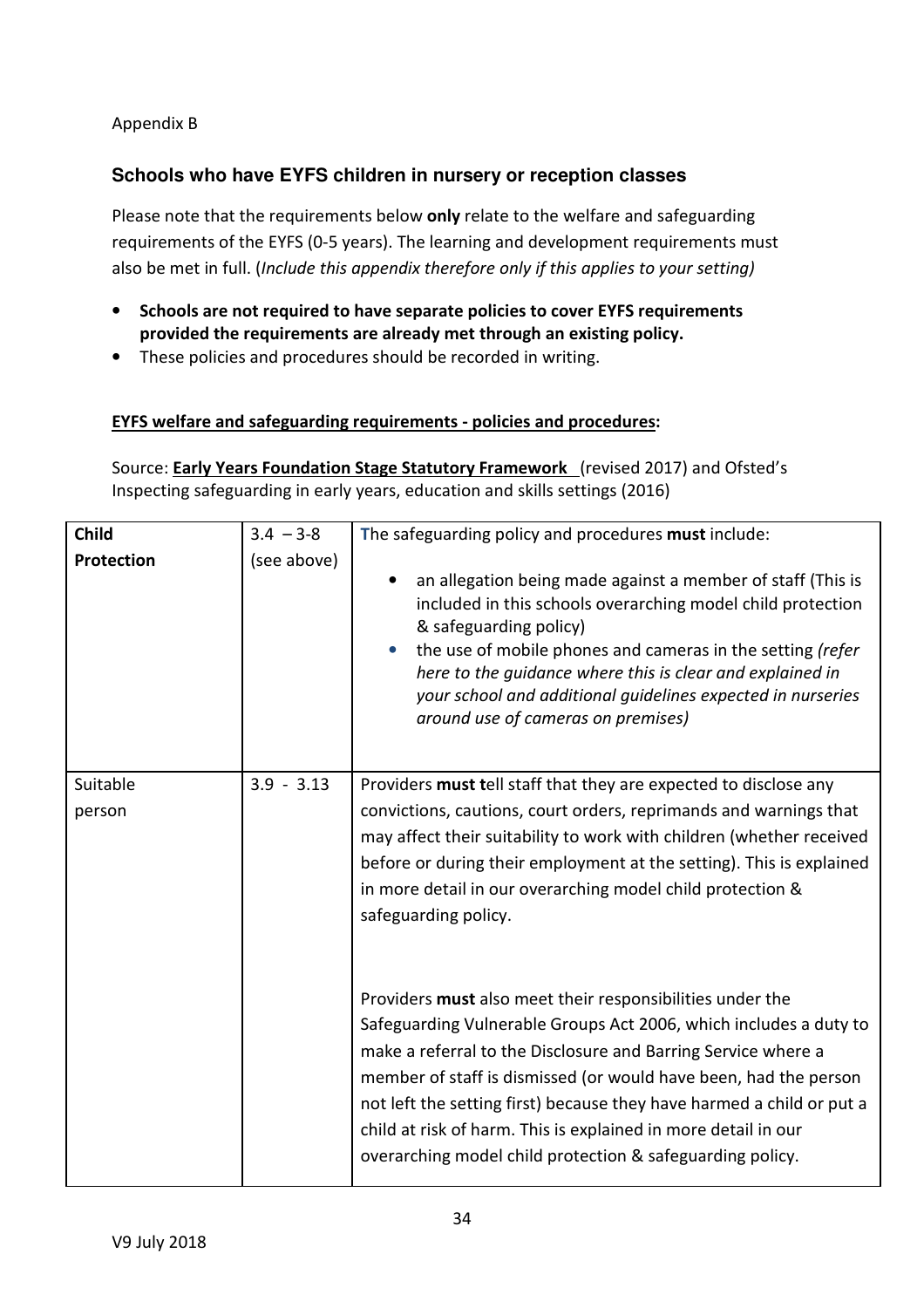| Disqualification                                                | $3.14 - 3.18$ | A provider or a childcare worker may be disqualified from<br>registration. Where a person is disqualified, the provider must not<br>employ that person in connection with early years provision.<br>Where an employer becomes aware of relevant information that<br>may lead to disqualification of an employee, the provider must<br>take appropriate action to ensure the safety of children. |
|-----------------------------------------------------------------|---------------|-------------------------------------------------------------------------------------------------------------------------------------------------------------------------------------------------------------------------------------------------------------------------------------------------------------------------------------------------------------------------------------------------|
|                                                                 |               | A provider or a childcare worker may also be disqualified because<br>they live in the same household as another person who is<br>disqualified, or because they live in the same household where a<br>disqualified person is employed.                                                                                                                                                           |
|                                                                 |               | The information must be provided to Ofsted as soon as reasonably<br>practicable, but at the latest within 14 days of the date the<br>provider became aware of the information or ought reasonably to<br>have become aware of it if they had made reasonable enquiries.                                                                                                                          |
| Staff taking<br>medication/other<br>substances                  | 3.19          | If practitioners are taking medication which may affect their ability<br>to care for children, those practitioners should seek medical<br>advice.                                                                                                                                                                                                                                               |
|                                                                 |               | Providers must ensure that those practitioners only work directly<br>with children if medical advice confirms that the medication is<br>unlikely to impair that staff member's ability to look after children<br>properly. Staff medication on the premises must be securely<br>stored, and out of reach of children, at all times.                                                             |
| <b>Staff qualifications,</b><br>training, support<br>and skills | $3.20 - 3.26$ | Induction training must include information about emergency<br>evacuation procedures, safeguarding, child protection, and health<br>and safety.                                                                                                                                                                                                                                                 |
| Key person                                                      | $3.27 -$      | Each child must be assigned a key person. Their role is to help<br>ensure that every child's care is tailored to meet their individual<br>needs to help the child become familiar with the setting, offer a<br>settled relationship for the child and build a relationship with their<br>parents. In schools this will often be the teacher.                                                    |
| Staff: child ratios -                                           | $3.28 - 3.43$ | Providers must inform parents and/or carers about staff<br>deployment, and, when relevant and practical, aim to involve them<br>in these decisions. Children must usually be within sight and<br>hearing of staff and always within sight or hearing.                                                                                                                                           |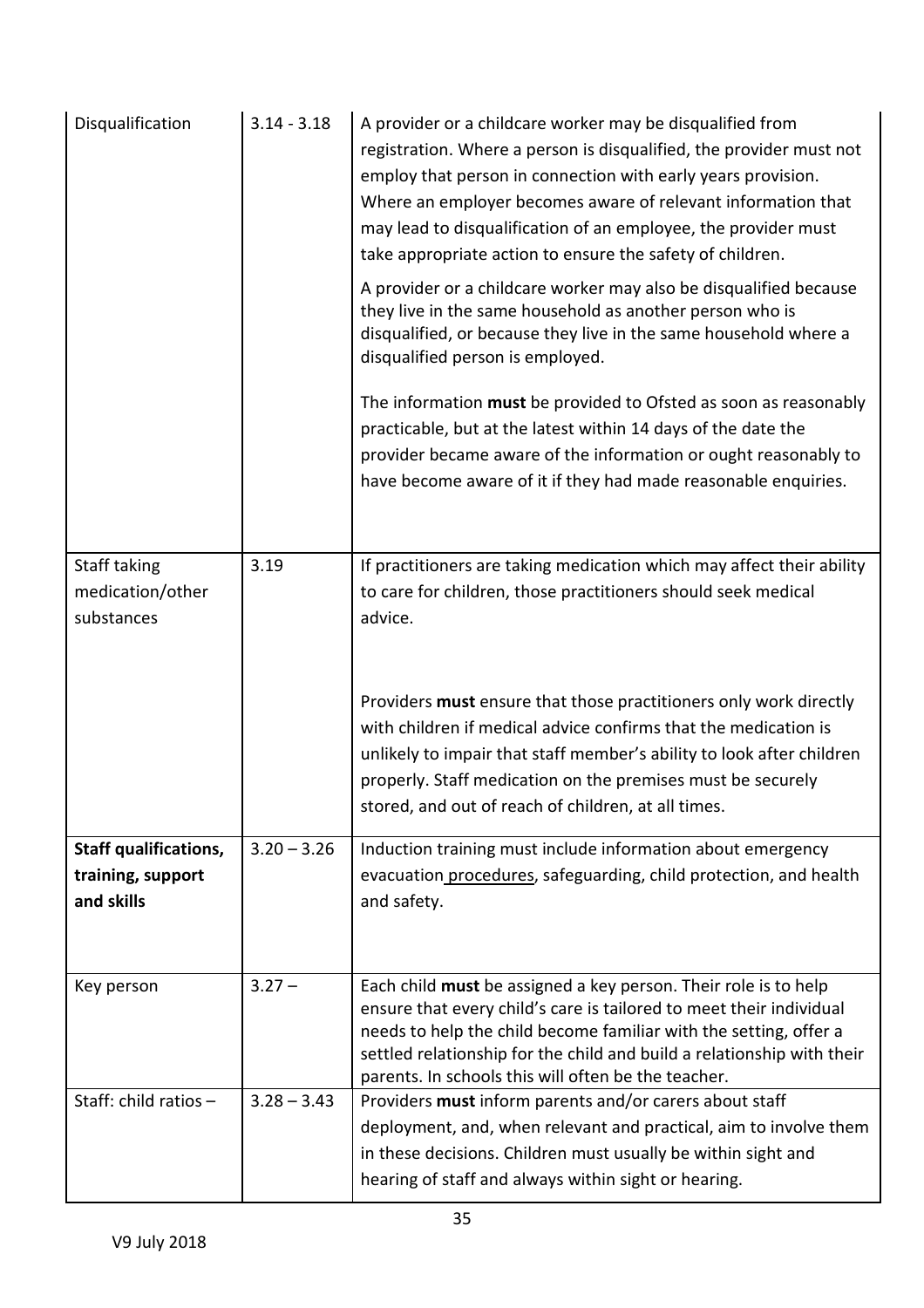Only those aged 17 or over may be included in ratios (and staff under 17 should be supervised at all times). Students on long term placements and volunteers (aged 17 or over) and staff working as apprentices in early education (aged 16 or over) may be included in the ratios if the provider is satisfied that they are competent and responsible.

The ratio and qualification requirements below apply to the total number of staff available to work directly with children.

#### For children aged two:

• there must be at least one member of staff for every four children

• at least one member of staff must hold a full and relevant level 3 qualification

• at least half of all other staff must hold a full and relevant level 2 qualification

# For children aged three and over in maintained nursery schools and nursery classes in maintained schools:

• there must be at least one member of staff for every 13 children

• at least one member of staff must be a school teacher as defined by section 122 of the Education Act 2002

• at least one other member of staff must hold a full and relevant level 3 qualification

Reception classes in maintained schools and academies are subject to infant class size legislation. The School Admissions (Infant Class Size) Regulations 2012 limit the size of infant classes to 30 pupils per school teacher (subject to permitted exceptions) while an ordinary teaching session is conducted. 'School teachers' do not include teaching assistants, higher level teaching assistants or other support staff.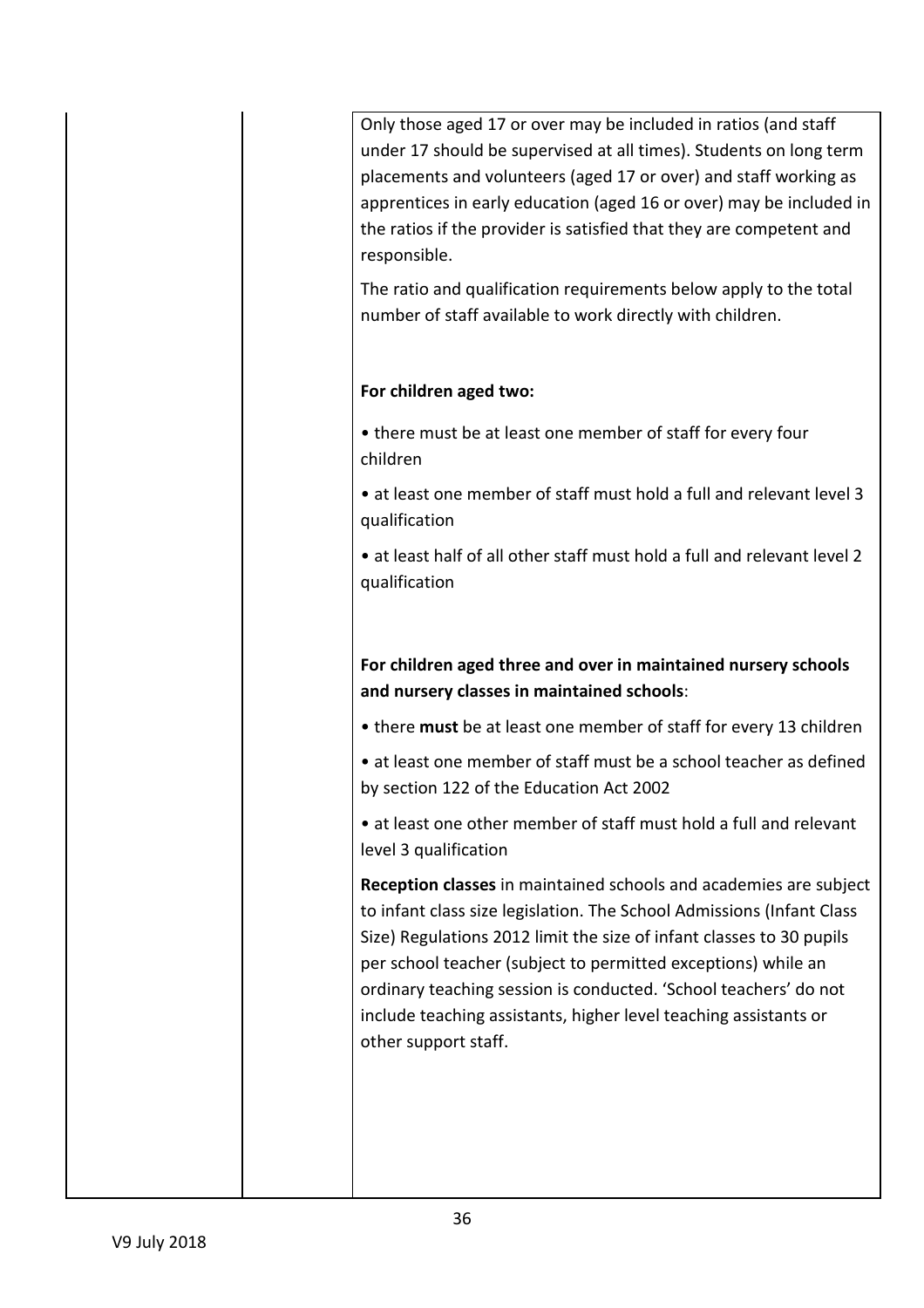Where schools have provision run by the governing body (under section 27 of the Education Act 2002) for three- and four-yearolds who are not pupils of the school, they can apply: a 1:13 ratio where a person with a suitable level 6 qualification is working directly with the children; or a 1:8 ratio where a person with a suitable level 6 qualification is not working directly with children but at least one member of staff present holds a level 3 qualification.

Where children in nursery classes attend school for longer than the school day or in the school holidays, in provision run directly by the governing body or the proprietor, with no teacher present, a ratio of one member of staff to every eight children can be applied if at least one member of staff holds a full and relevant level 3 qualification, and at least half of all other staff hold a full and relevant level 2 qualification.

Some schools may choose to mix their reception classes with groups of younger children (nursery pupils, none pupils or younger children from a registered provider), in which case they must determine ratios within mixed groups, guided by all relevant ratio requirements and by the needs of individual children within the group. In exercising this discretion, the school must comply with the statutory requirements relating to the education of children of compulsory school age and infant class sizes. Schools' partner providers must meet the relevant ratio requirements for their provision.

Where the provision is solely before/after school care or holiday provision for children who normally attend Reception class (or older) during the school day, there must be sufficient staff as for a class of 30 children. It is for providers to determine how many staff are needed to ensure the safety and welfare of children, bearing in mind the type(s) of activity and the age and needs of the children. It is also for providers to determine what qualifications, if any, the manager and/or staff should have.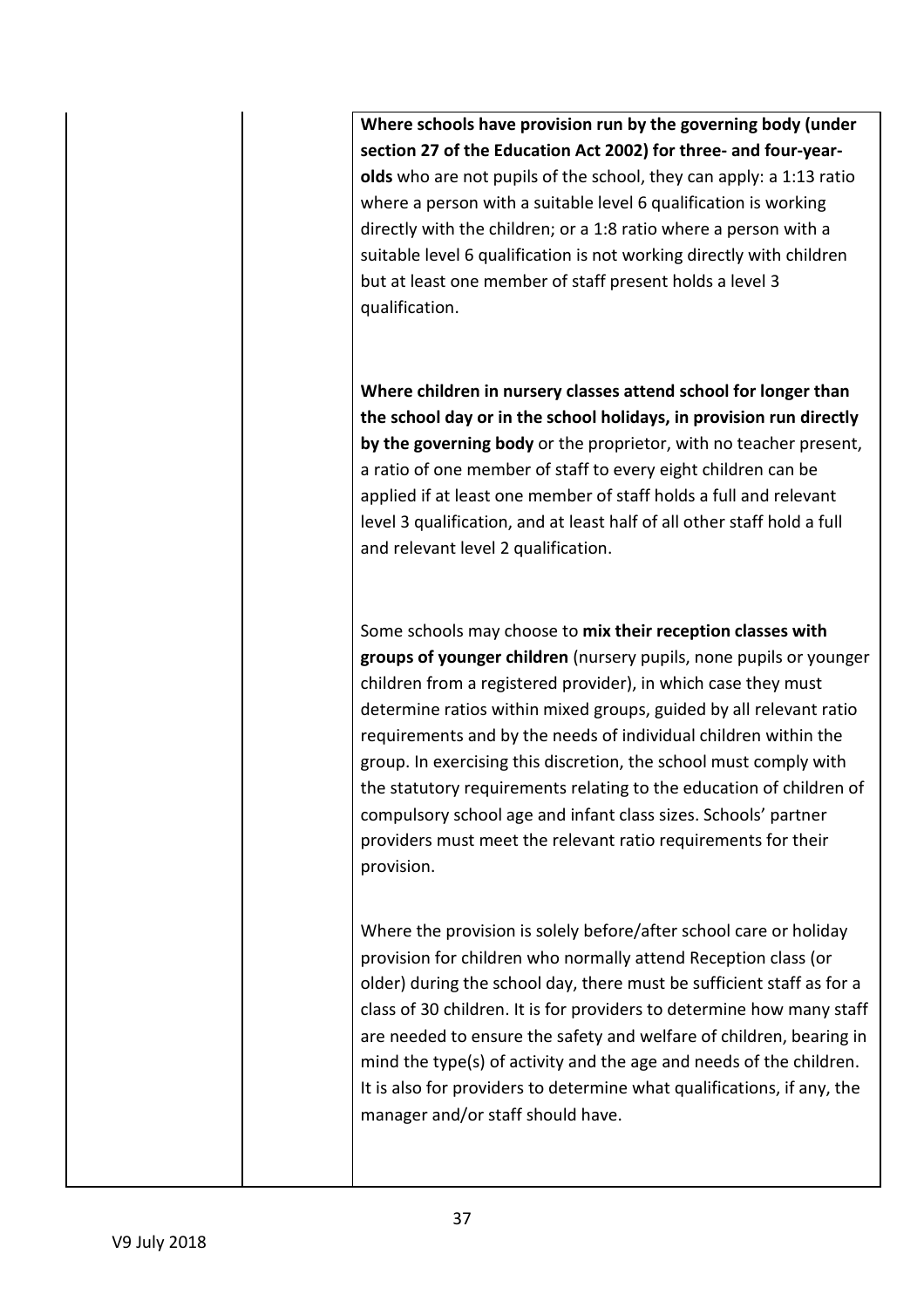| <b>Health</b>         | $3.44 - 3.46$ | Schools must have a procedure, discussed with parents and/or<br>carers, for responding to children who are ill or infectious, take<br>necessary steps to prevent the spread of infection, and take<br>appropriate action if children are ill. Providers must have and<br>implement a policy and procedures, for administering medicines.                                                                                                                                                                                                                                                                                     |
|-----------------------|---------------|------------------------------------------------------------------------------------------------------------------------------------------------------------------------------------------------------------------------------------------------------------------------------------------------------------------------------------------------------------------------------------------------------------------------------------------------------------------------------------------------------------------------------------------------------------------------------------------------------------------------------|
| <b>Food and drink</b> | $3.37 - 3.49$ | Where children are provided with meals, snacks and drinks, they<br>must be healthy, balanced and nutritious. Before a child is<br>admitted to the setting the provider must also obtain information<br>about any special dietary requirements, preferences and food<br>allergies that the child has, and any special health requirements.<br>Fresh drinking water must be available and accessible at all times.<br>Providers must record and act on information from parents and<br>carers about a child's dietary needs.                                                                                                   |
|                       |               | There must be an area which is adequately equipped to provide<br>healthy meals, snacks and drinks for children as necessary. There<br>must be suitable facilities for the hygienic preparation of food for<br>children. Providers must be confident that those responsible for<br>preparing and handling food are competent to do so. In group<br>provision, all staff involved in preparing and handling food must<br>receive training in food hygiene.<br>Registered providers must notify Ofsted of any food poisoning<br>affecting two or more children cared for on the premises.                                       |
| Accident or injury    | $3.50 - 3.51$ | Registered providers must notify Ofsted of any serious accident,<br>illness or injury to, or death of, any child while in their care, and of<br>the action taken. Notification must be made as soon as is<br>reasonably practicable, but in any event within 14 days of the<br>incident occurring. A registered provider, who, without reasonable<br>excuse, fails to comply with this requirement, commits an offence.<br>Providers must notify local child protection agencies of any serious<br>accident or injury to, or the death of, any child while in their care,<br>and must act on any advice from those agencies. |
| Smoking               | 3.56          | Wider legislation must be met (i.e. signage and no smoking in cars<br>with children)                                                                                                                                                                                                                                                                                                                                                                                                                                                                                                                                         |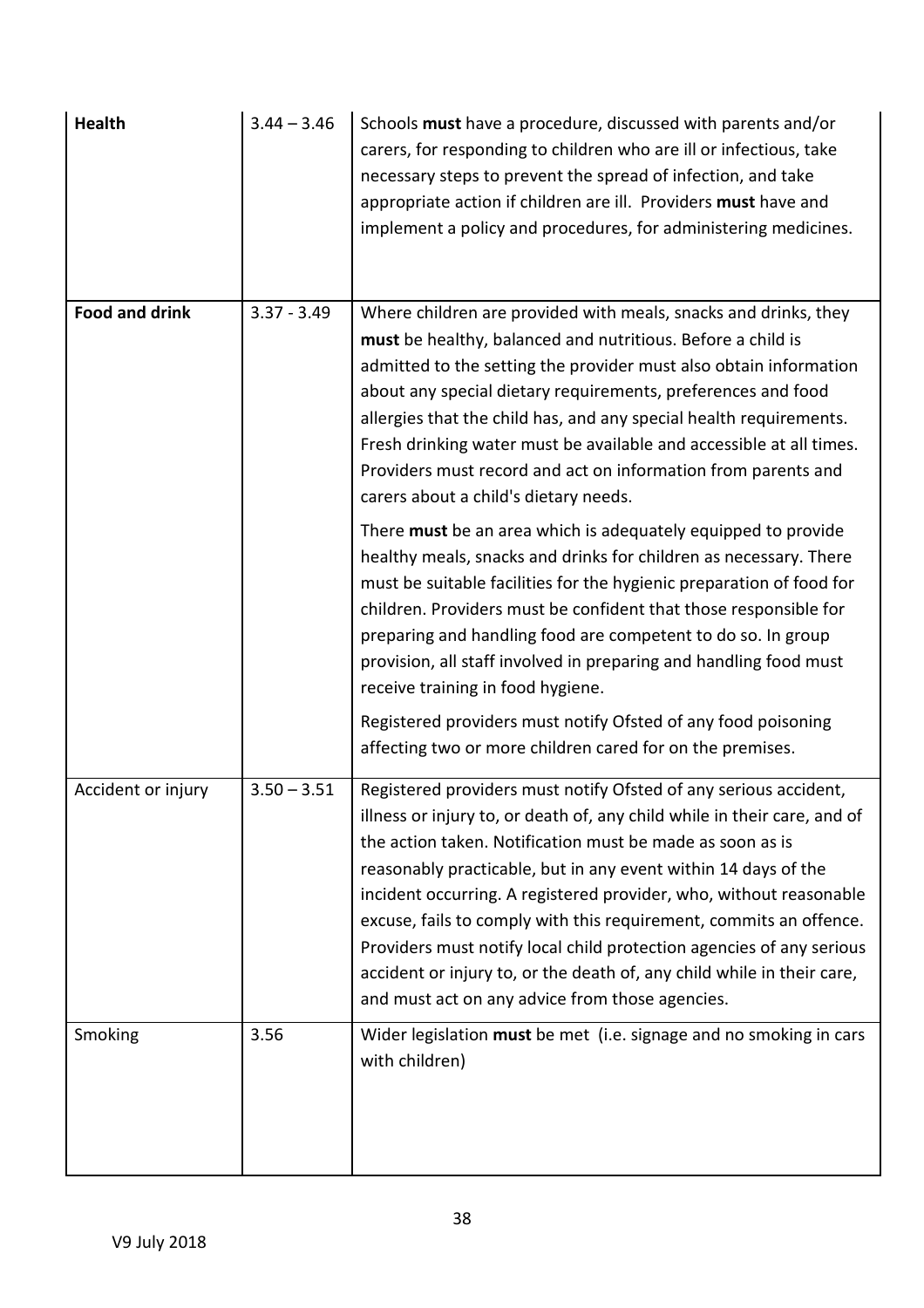| <b>Premises</b>                              |               |                                                                                                                                                                                                                                                                                                                                          |
|----------------------------------------------|---------------|------------------------------------------------------------------------------------------------------------------------------------------------------------------------------------------------------------------------------------------------------------------------------------------------------------------------------------------|
| Risk<br>assessment                           | 3.64          | Risk assessments should identify aspects of the environment that<br>need to be checked on a regular basis, when and by whom those<br>aspects will be checked, and how the risk will be removed or<br>minimised.                                                                                                                          |
| Outings                                      | $3.65 - 3.66$ | A trained paediatric first aider must be available on all trips.                                                                                                                                                                                                                                                                         |
| Special educational<br>need                  | $3.67 - 3.68$ | No policy requirement stated - however in 'Inspecting<br>safeguarding in early years, education and skills settings'<br>document this must be in the child protection policy - see bottom<br>of page.                                                                                                                                    |
| Information and<br>records                   | $3.68 - 3.71$ | Providers must enable a regular two-way flow of information with<br>parents and/or carers, and between providers, if a child is<br>attending more than one setting. If requested, providers should<br>incorporate parents' and/or carers' comments into children's<br>records.                                                           |
| Information about<br>the child               | 3.72          | No policy requirement stated                                                                                                                                                                                                                                                                                                             |
| <b>Information for</b><br>parents and carers | 3.73          | Details of the provider's policies and procedures should be<br>published and they must make copies available on request,<br>including the procedure to be followed in the event of a parent<br>and/or carer failing to collect a child at the appointed time, or in<br>the event of a child going missing at, or away from, the setting. |
| <b>Complaints</b>                            | $3.74 - 3.75$ | Providers must put in place a written procedure for dealing with<br>concerns and complaints from parents and/or carers, and must<br>keep a written record of any complaints, and their outcome.                                                                                                                                          |
| Changes that must<br>be notified to Ofsted   | $3.77 - 3.78$ | All registered early years providers must notify Ofsted of any<br>change:<br>• in the address of the premises (and seek approval to operate<br>from those premises where appropriate); to the premises which<br>may affect the space available to children and the quality of<br>childcare available to them                             |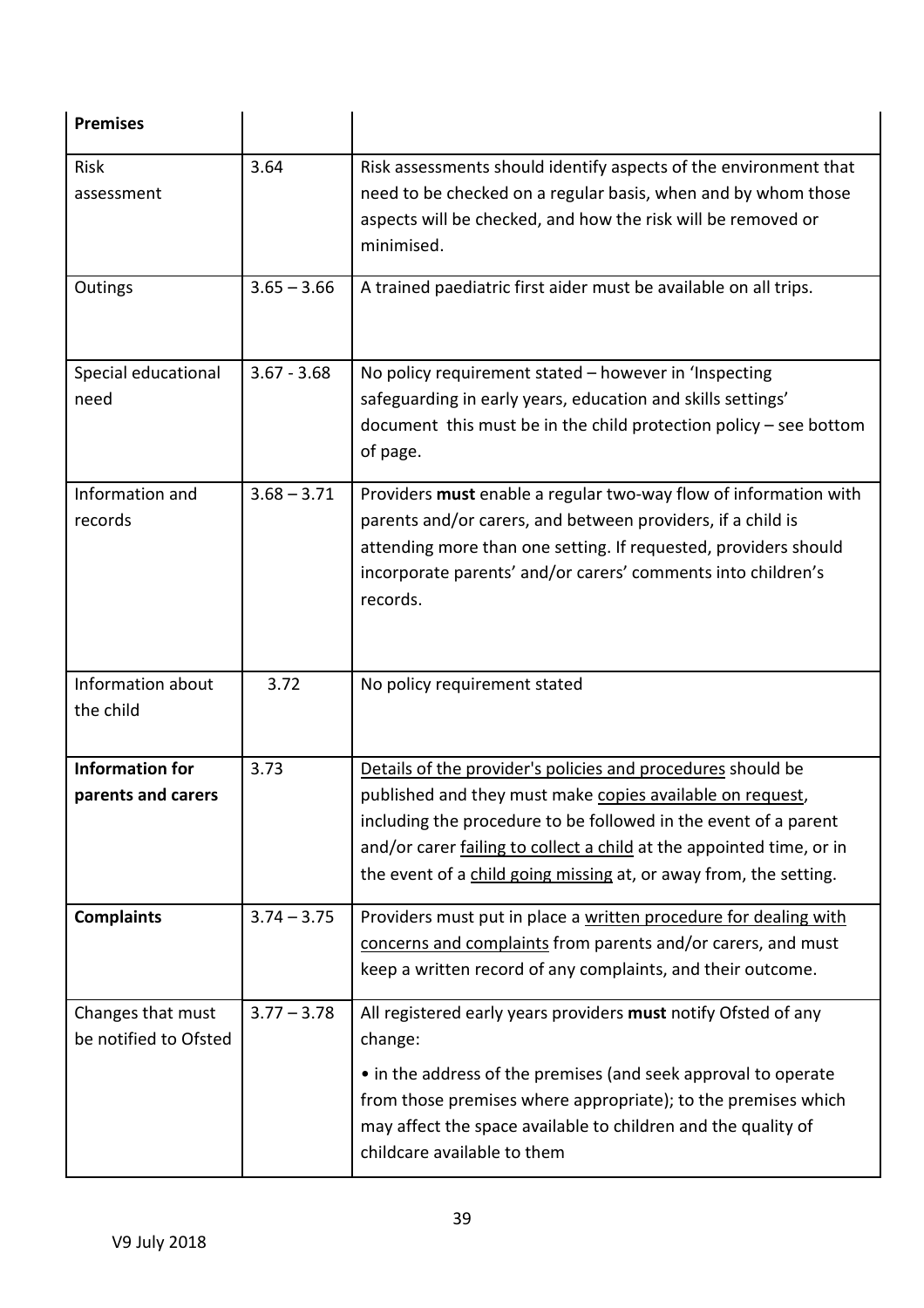| • any proposal to change the hours during which childcare is<br>provided;                                                                                                                                                                                                                            |
|------------------------------------------------------------------------------------------------------------------------------------------------------------------------------------------------------------------------------------------------------------------------------------------------------|
| • any significant event which is likely to affect the suitability of the<br>early years provider or any person who cares for, or is in regular<br>contact with, children on the premises to look after children                                                                                      |
| • where the early years provision is provided by a company, any<br>change in the name or registered number of the company                                                                                                                                                                            |
| • where the childcare is provided by a partnership, body corporate<br>or unincorporated association, any change to the 'nominated<br>individual'                                                                                                                                                     |
| • where the childcare is provided by a partnership, body corporate<br>or unincorporated association whose sole or main purpose is the<br>provision of childcare, any change to the individuals who are<br>partners in, or a director, secretary or other officer or members of<br>its governing body |
|                                                                                                                                                                                                                                                                                                      |

# **Inspecting safeguarding in early years, education and skills settings – Ofsted 2016**

| Page 10 | the child protection policy reflects the additional barriers that exist when<br>$\bullet$<br>recognising the signs of abuse and neglect of children who have special<br>educational needs and/or disabilities                                                                                                                                                                                                                                                     |
|---------|-------------------------------------------------------------------------------------------------------------------------------------------------------------------------------------------------------------------------------------------------------------------------------------------------------------------------------------------------------------------------------------------------------------------------------------------------------------------|
| Page 9  | • All staff and carers have a copy of and understand the written procedures for<br>managing allegations of harm to a child or learner. They know how to make a<br>complaint and understand policies on whistleblowing and how to manage other<br>concerns about the practice of adults in respect of the safety and protection of<br>children and learners. This is explained in more detail in our school overarching<br>child protection & safeguarding policy. |

Source:-

**DfE Statutory Framework for the Early Years Foundation Stage 2017**

**DfE Inspecting Safeguarding in Early Years Education & Skills - (updated August 2016)**